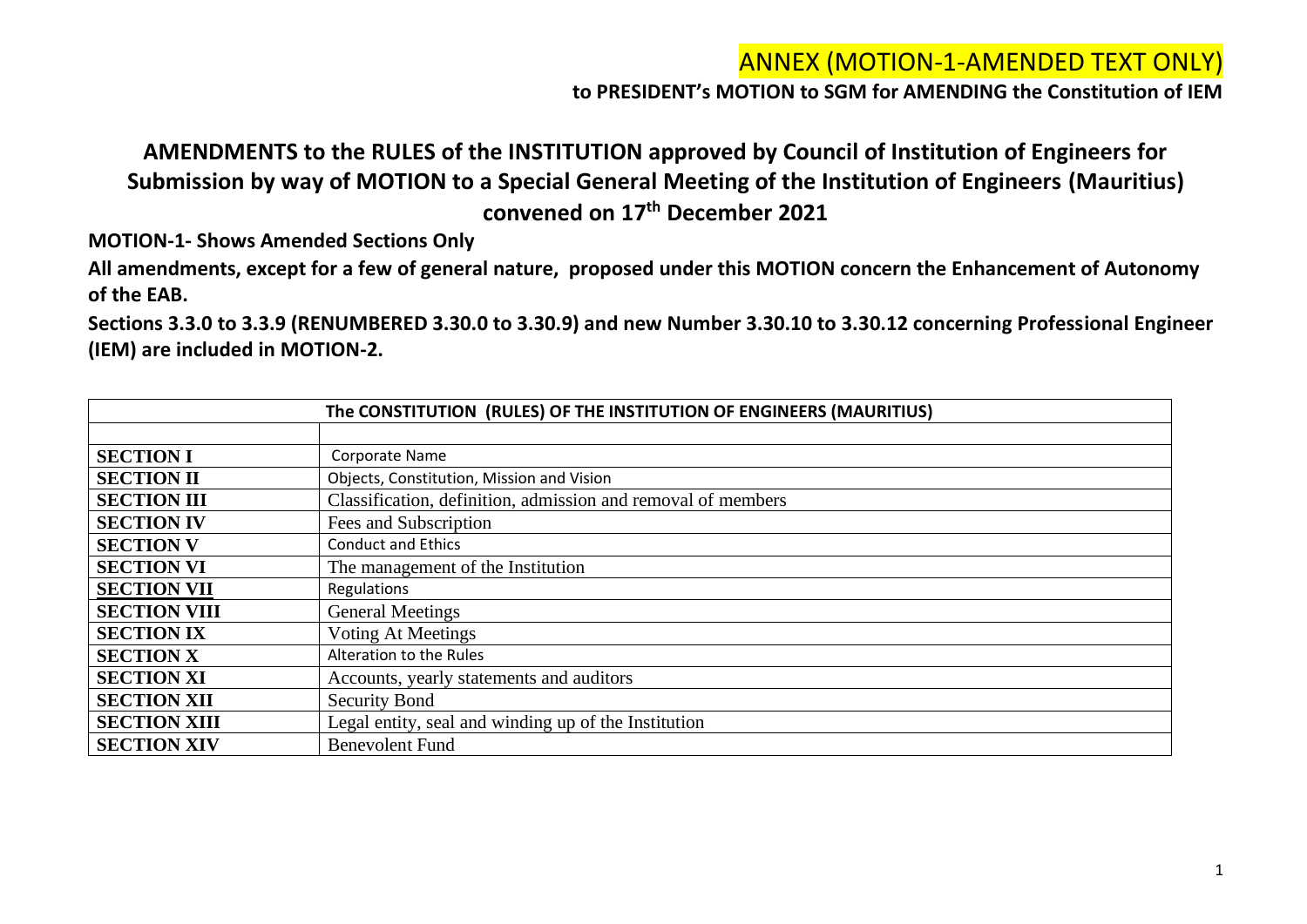#### **to PRESIDENT's MOTION to SGM for AMENDING the Constitution of IEM**

### **Explanatory Notes**

COLUMN-1- EXISTING SECTION numbering; COLUMN-2- EXISTING TEXT; COLUMN-3: AMENDED/REPLACEMENT TEXT

#### COLUMN-4- REMARKS/EXPLANATION

| <b>SECTION</b>        | <b>EXISTING TEXT</b>                                                                                                                                                                                                                                                                                                                                                                                                                                                                       | <b>AMENDED/REPLACEMENT TEXT</b>                                                                                                                                                                                                                                                                                                                                                                                                                                          | <b>REMARKS</b>                                                                                                                                                                                                                                            |
|-----------------------|--------------------------------------------------------------------------------------------------------------------------------------------------------------------------------------------------------------------------------------------------------------------------------------------------------------------------------------------------------------------------------------------------------------------------------------------------------------------------------------------|--------------------------------------------------------------------------------------------------------------------------------------------------------------------------------------------------------------------------------------------------------------------------------------------------------------------------------------------------------------------------------------------------------------------------------------------------------------------------|-----------------------------------------------------------------------------------------------------------------------------------------------------------------------------------------------------------------------------------------------------------|
|                       |                                                                                                                                                                                                                                                                                                                                                                                                                                                                                            |                                                                                                                                                                                                                                                                                                                                                                                                                                                                          |                                                                                                                                                                                                                                                           |
| <b>SECTION-1</b>      |                                                                                                                                                                                                                                                                                                                                                                                                                                                                                            |                                                                                                                                                                                                                                                                                                                                                                                                                                                                          |                                                                                                                                                                                                                                                           |
| <b>Corporate Name</b> |                                                                                                                                                                                                                                                                                                                                                                                                                                                                                            |                                                                                                                                                                                                                                                                                                                                                                                                                                                                          |                                                                                                                                                                                                                                                           |
| 1.2                   | Interpretation<br>In these rules, if not consistent with the<br>context:                                                                                                                                                                                                                                                                                                                                                                                                                   | <b>NO CHANGE</b>                                                                                                                                                                                                                                                                                                                                                                                                                                                         |                                                                                                                                                                                                                                                           |
|                       | "Technician" or "Technician Engineer",<br>(k)<br>shall designate a person who, though not<br>meeting the requirements for<br>registrations as a Professional Engineer<br>in Mauritius, possesses qualifications<br>prescribed for admission to the<br>appropriate class of the Institution;                                                                                                                                                                                                | "Technician", "Technician Engineer", or<br>"Technologist" shall designate a person who,<br>though not meeting the requirements for<br>registration as a Professional Engineer with<br>the Council of Registered Professional<br><b>Engineers</b> Mauritius, possesses qualifications<br>prescribed for admission to the appropriate<br>class of the Institution;                                                                                                         | <b>AMEND</b><br>To include the term Technologists<br>defined under Sydney Accord.                                                                                                                                                                         |
|                       | "Accreditation" means the process, put in<br>(m)<br>place by the Institution for evaluating,<br>through the application of criteria and<br>procedures set by the Council, the<br>academic standard of an engineering<br>degree delivered by a University, or<br>other Higher Educational Institution, for<br>engaging in the practice of professional<br>engineering, against the standards of<br>educational quality that have been<br>approved by the Institution for such a<br>purpose; | "Accreditation" means the process, put in<br>place by the Engineering Accreditation<br><b>Board, referred to as the EAB, for evaluating,</b><br>through the application of criteria and<br>procedures set by the EAB, the academic<br>standard of an engineering degree delivered<br>by a University, or other Higher Educational<br>Institution, for engaging in the practice of<br>professional engineering, against the<br>standards of educational quality that have | <b>AMEND</b><br>To replace "Institution" by the<br>1.<br>"Engineering Accreditation Board"<br>to state that responsibility for the<br>process lies with the EAB.<br>To replace "Council" by "EAB" as a<br>2.<br>consequence of the previous<br>amendment. |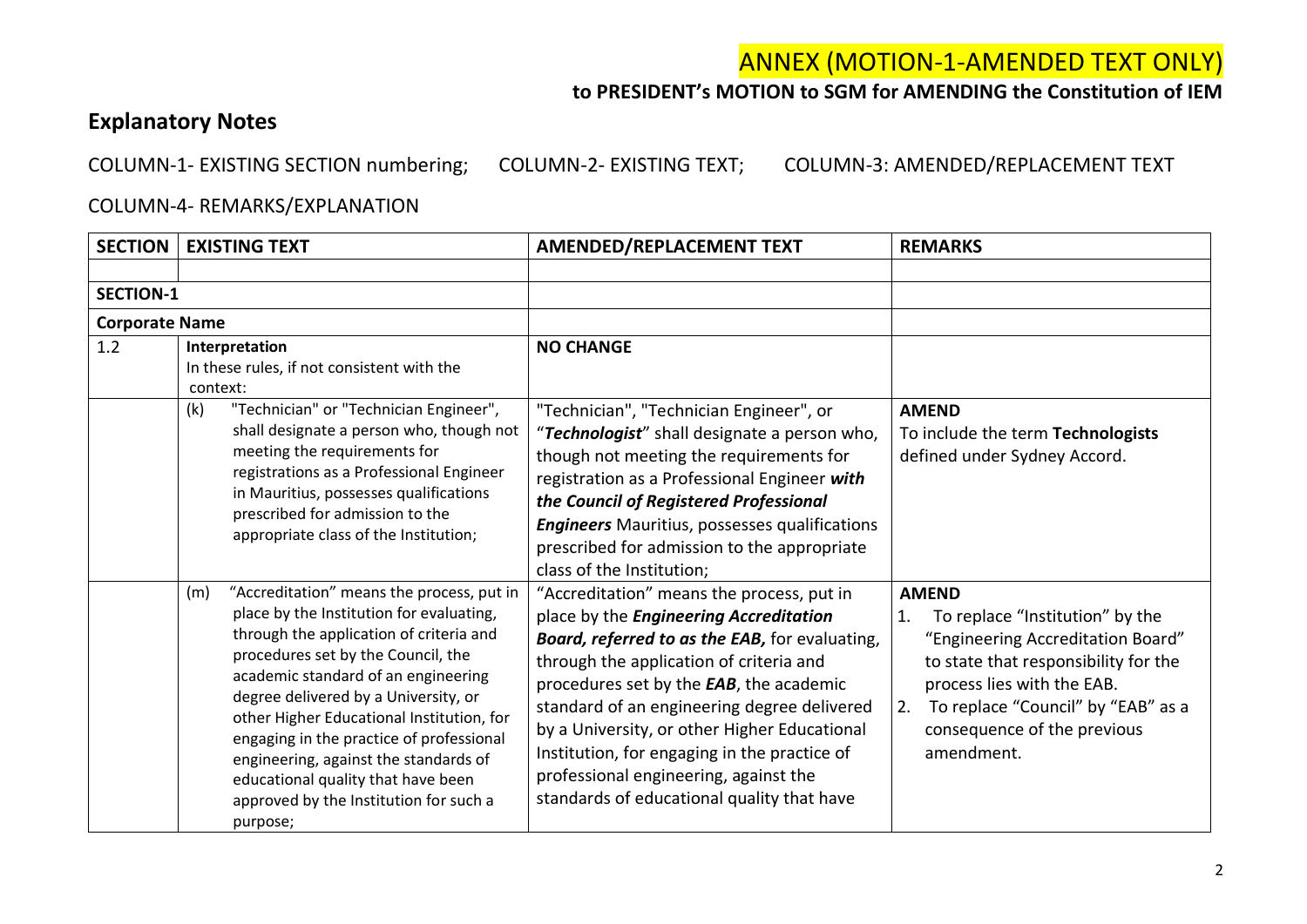|     |                                                                                                                                                                                                                                                                                                                                                                                                                          | been approved by the <b>EAB</b> for such a                                                                                                                                                                                                                                                                                                                                                                                                  |                                                                                                                                                                                                                                                                        |
|-----|--------------------------------------------------------------------------------------------------------------------------------------------------------------------------------------------------------------------------------------------------------------------------------------------------------------------------------------------------------------------------------------------------------------------------|---------------------------------------------------------------------------------------------------------------------------------------------------------------------------------------------------------------------------------------------------------------------------------------------------------------------------------------------------------------------------------------------------------------------------------------------|------------------------------------------------------------------------------------------------------------------------------------------------------------------------------------------------------------------------------------------------------------------------|
|     |                                                                                                                                                                                                                                                                                                                                                                                                                          | purpose;                                                                                                                                                                                                                                                                                                                                                                                                                                    |                                                                                                                                                                                                                                                                        |
| (n) | "Accreditation Panel" means a<br>committee of 4 persons including one<br>Chairperson, that the Engineering<br>Accreditation Board (EAB) may appoint<br>specifically for the purpose of<br>undertaking the accreditation of an<br>engineering degree programme for<br>which a request has been received from<br>a University of other Higher Education<br>Institution, and to report to the Board on<br>their evaluation; | "Programme Evaluation Team" means a<br>committee of 3 to 4 persons one of whom<br>shall be the Team Leader, that the<br>Engineering Accreditation Board (EAB) may<br>appoint specifically for the purpose of<br>undertaking the accreditation of an<br>engineering degree programme for which a<br>request has been received from a University<br>or other Higher Education Institution, and to<br>report to the Board on their evaluation; | <b>AMEND</b><br>1. To use accepted terminology<br>"Programme Evaluation Team"<br>instead of "Accreditation Panel" and<br>"Team Leader" instead of<br>"Chairperson".<br>2. Replace "4", by "3 to 4" to permit<br>panels of 3 persons only a fourth is<br>not available. |
| (p) | "Engineering Accreditation Board", or EAB<br>means the board which is tasked with<br>implementing the Council's policies on<br>and decisions in matters of accreditation<br>of engineering degree programmes;                                                                                                                                                                                                            | (p.i) "Engineering Accreditation Board", or<br>EAB means the board, established under<br>Section 2.2.7,<br>which is tasked with<br>implementing the Council's policies on<br>accreditation<br>of<br>engineering<br>degree<br>programmes;                                                                                                                                                                                                    | RENUMBER as (p.i)<br><b>AMEND: To delete "and decisions in</b><br>matters of".<br><b>Comment: IEM must not be perceived</b><br>to be giving instructions on<br>accreditation decisions.                                                                                |
|     | <b>NEW Sub-SECTION (p.ii)</b>                                                                                                                                                                                                                                                                                                                                                                                            | (p.ii) "Engineering Programme                                                                                                                                                                                                                                                                                                                                                                                                               | <b>INSERT NEW DEFINITION</b>                                                                                                                                                                                                                                           |
|     |                                                                                                                                                                                                                                                                                                                                                                                                                          | <b>Accreditation Committee" or "Accreditation</b>                                                                                                                                                                                                                                                                                                                                                                                           |                                                                                                                                                                                                                                                                        |
|     |                                                                                                                                                                                                                                                                                                                                                                                                                          | Committee" means one or more committees<br>set up by the Engineering Accreditation<br>Board (EAB) under Section 2.2.10(b)(i) to<br>receive, examine and decide on the Reports<br>from Programme Evaluation Teams                                                                                                                                                                                                                            | To define committee set up by EAB<br>Chair under new Sub-Section<br>2.2.10(b)(i)                                                                                                                                                                                       |
| (r) | "Governance Structure" means the<br>Document approved by the Council which<br>sets out the background and objectives of<br>Accreditation as well as the structure of<br>the Engineering Accreditation Board, its<br>composition,<br>and<br>functions<br>and                                                                                                                                                              | "Governance Manual" means the Document<br>approved by the Council which sets out the<br>background and objectives of Accreditation<br>as well as the structure of the Engineering<br>Accreditation Board, its composition, and<br>functions and responsibilities, and which is                                                                                                                                                              | <b>AMEND:</b><br>1. to REPLACE the word "Structure"<br>by "Manual", to clarify that<br>reference is to a document.                                                                                                                                                     |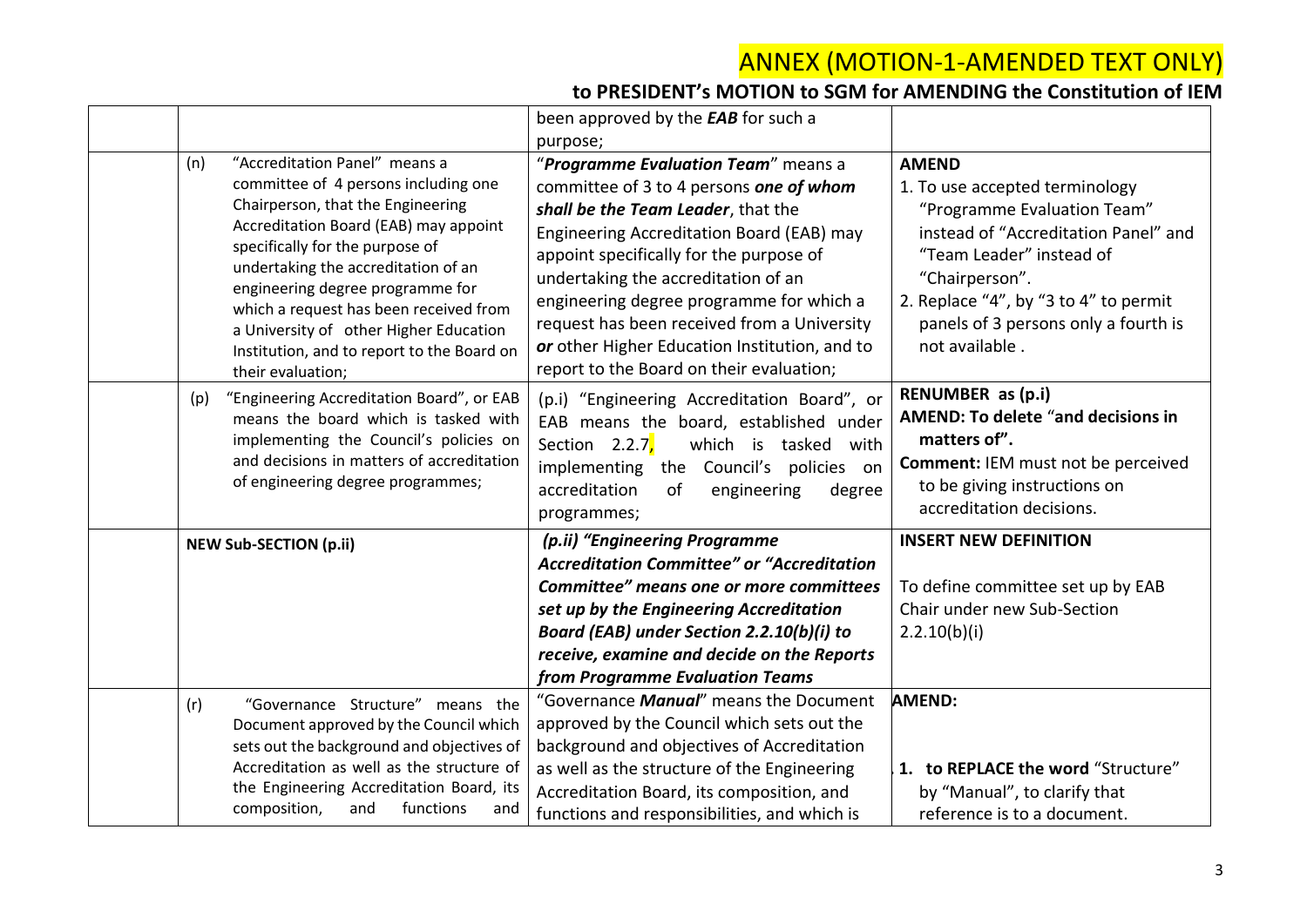|   | responsibilities, and which is referred to<br>as the Governance Structure of the<br>Engineering Accreditation Board, as<br>approved<br>or<br>may<br>be<br>amended<br>subsequently;                                                                                                                                                                                                                                                                                                  | referred to as the Governance Manual of the<br>Engineering Accreditation Board, and which<br>Council may amend whenever deemed<br>necessary in consultation with and advice of<br>the EAB;                                                                                                                                                                                                                                                                                                                | 2. To indicate that the Manual is not<br>part of IEM "Rules" and that IEM<br>Council can amend the Governance<br>Manual in consultation with and<br>advice of EAB                                                                                                                                                                                                                                          |
|---|-------------------------------------------------------------------------------------------------------------------------------------------------------------------------------------------------------------------------------------------------------------------------------------------------------------------------------------------------------------------------------------------------------------------------------------------------------------------------------------|-----------------------------------------------------------------------------------------------------------------------------------------------------------------------------------------------------------------------------------------------------------------------------------------------------------------------------------------------------------------------------------------------------------------------------------------------------------------------------------------------------------|------------------------------------------------------------------------------------------------------------------------------------------------------------------------------------------------------------------------------------------------------------------------------------------------------------------------------------------------------------------------------------------------------------|
| S | "Internationally recognised standard", for<br>(s)<br>the purpose of Section 2.1.5 means the<br>academic standard of an engineering<br>degree programme accredited against<br>the standards and procedures set down<br>by either the Washington Accord for<br>entry into practice of professional<br>engineering or by the European Network<br>of the Accreditation of Engineering<br>Education (ENAEE) for the award of the<br>European Accredited Engineer (Master)<br>designation | "Internationally recognised standard", for the<br>purpose of Section 2.1.5 means the academic<br>standard of an engineering degree<br>programme accredited against the standards<br>and procedures set down by either the<br>Washington Accord for entry into practice of<br>professional engineering or by the European<br>Network for the Accreditation of Engineering<br>Education (ENAEE) for the award of the<br>European Accredited Engineer (Master)<br>Label, also referred to as EUR-ACE(Master) | <b>AMEND&gt;</b><br>1. REPLACE "of" after the word<br>"Network" by "for"<br>2. REPLACE the word "designation" by<br>"Label" as used by ENAEE, and<br>3. INSERT the abbreviation "EUR-ACE<br>(Master)" to prevent possible<br>confusion with the EUR-ACE<br>(Bachelor) awarded on completion of<br>European First Cycle programmes.                                                                         |
|   | "Standards Advisory Committee" means<br>(u)<br>the committee appointed by the Council<br>to report to the Council on the operations<br>of the Engineering Accreditation Board;                                                                                                                                                                                                                                                                                                      | "Documentation Review Committee" (DRC)<br>means the committee referred to in Section<br>2.2.8, appointed by the EAB to report on the<br>conformity or otherwise of the EAB's<br>standards and criteria and procedures with<br>those advocated by the Washington Accord<br>and to make recommendations thereon for<br>such policy review as the EAB may deem<br>necessary;                                                                                                                                 | <b>AMEND: Also See Notes X and Y</b><br>1. RENAME the "Standards Advisory<br>Committee" (the DRC) to reflect its<br>functions<br>2. AMEND to clarify that the DRC will<br>not report on Operations, but<br>Conformity with standards and<br>procedures.<br>3. AMEND to indicate responsibility<br>for appointment of the DRC rests<br>with the Engineering Accreditation<br>Board to which it will report. |
|   | <b>Explanation for IEM members; delete after</b><br><b>SGM</b>                                                                                                                                                                                                                                                                                                                                                                                                                      | Note-X: Amended to comply with Washington Accord Schedule B1 Rules 1(e)<br>Mechanisms for the periodic review of accreditation policies, criteria and procedures;                                                                                                                                                                                                                                                                                                                                         |                                                                                                                                                                                                                                                                                                                                                                                                            |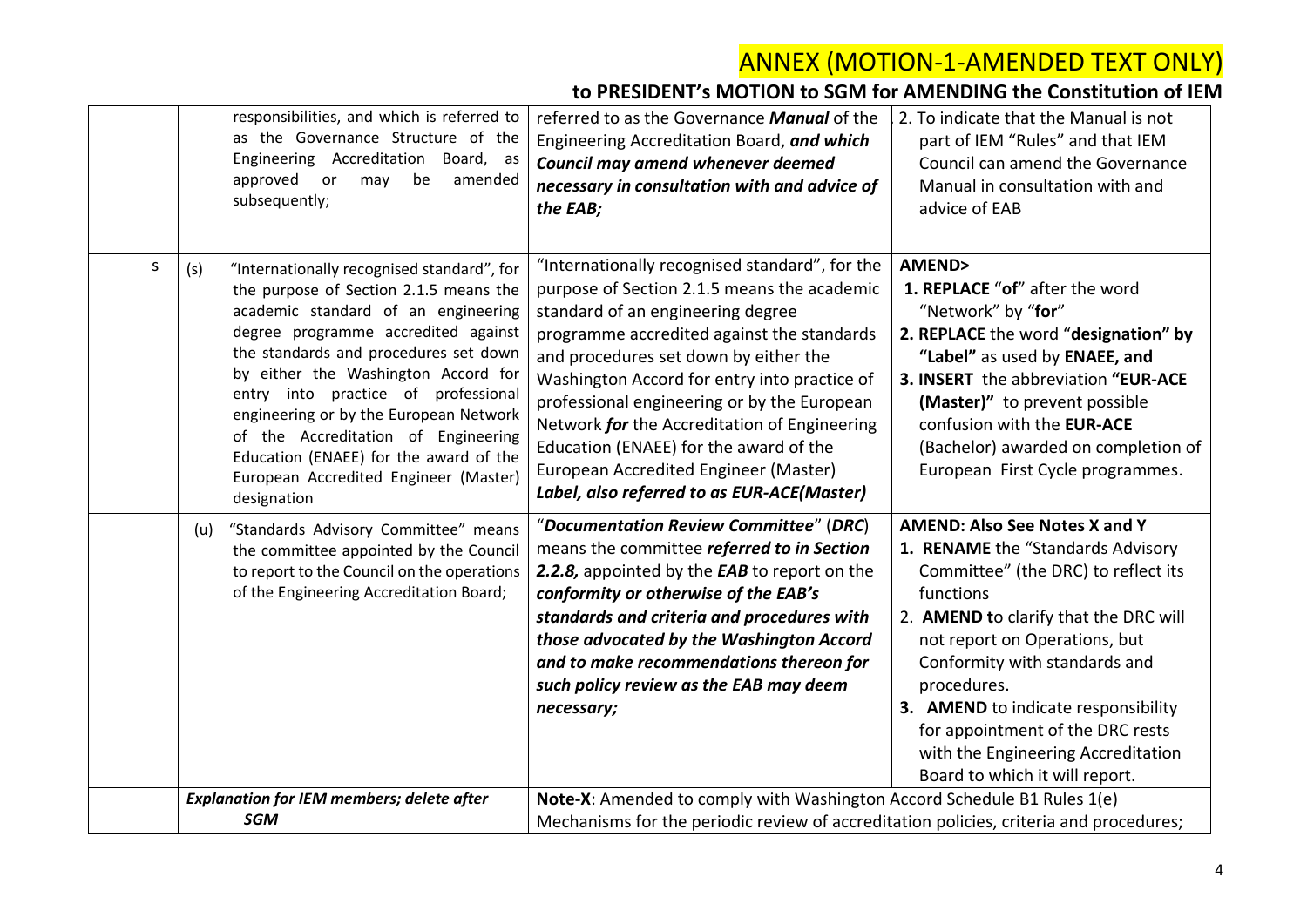| <b>Explanation for IEM members; delete after</b>                                                                                                                                                                                                                                                                                                                                                                                                                                                                                                                                      | Note-Y: Amended to show Separation of policy making from accreditation decision                                                                                                                                                                                                                                                                                                                                                                                                                                                                                                                                                                                                                                               |                                                                                                                                                                                                                                                                                                                                   |
|---------------------------------------------------------------------------------------------------------------------------------------------------------------------------------------------------------------------------------------------------------------------------------------------------------------------------------------------------------------------------------------------------------------------------------------------------------------------------------------------------------------------------------------------------------------------------------------|-------------------------------------------------------------------------------------------------------------------------------------------------------------------------------------------------------------------------------------------------------------------------------------------------------------------------------------------------------------------------------------------------------------------------------------------------------------------------------------------------------------------------------------------------------------------------------------------------------------------------------------------------------------------------------------------------------------------------------|-----------------------------------------------------------------------------------------------------------------------------------------------------------------------------------------------------------------------------------------------------------------------------------------------------------------------------------|
| <b>SGM</b>                                                                                                                                                                                                                                                                                                                                                                                                                                                                                                                                                                            | making ". It also aligns with the Organisation Structure where this Committee reports                                                                                                                                                                                                                                                                                                                                                                                                                                                                                                                                                                                                                                         |                                                                                                                                                                                                                                                                                                                                   |
|                                                                                                                                                                                                                                                                                                                                                                                                                                                                                                                                                                                       | to the EAB.                                                                                                                                                                                                                                                                                                                                                                                                                                                                                                                                                                                                                                                                                                                   |                                                                                                                                                                                                                                                                                                                                   |
| (v) "Washington Accord" means the agreement<br>signed in 1989 in Washington between<br>the Engineering Council of the UK, the<br>Institution of Engineers Ireland, the<br>Council of<br>Canadian<br>Professional<br>Engineers, the Board of Accreditation and<br>Technology of the United States, the<br>Institution of Engineers Australia, and the<br>Institution of Professional Engineers New<br>Zealand,<br>regarding<br>the<br>academic<br>standard of an engineering degree<br>programme that would be deemed<br>suitable for entry into professional<br>engineering practice; | "Washington Accord" means the agreement<br>on mutual recognition of engineering<br>qualifications for entry into professional<br>practice signed in 1989 in Washington<br>between the Engineering Council of the UK,<br>the Institution of Engineers Ireland, the<br>Canadian Council of Professional Engineers,<br>the Board of Accreditation and Technology of<br>the United States, the Institution of Engineers<br>Australia, and the Institution of Professional<br>Engineers New Zealand, and which has since<br>been signed by several other professional<br>engineering<br>bodies<br>responsible<br>for<br>accreditation<br>of engineering education<br>within<br>their<br>programmes<br>respective<br>jurisdictions; | <b>AMEND</b><br>1. To state intent and purpose of the<br>Washington Accord agreement<br>2. to recognise that the Accord has,<br>since 1989, admitted several other<br>engineering bodies satisfying the<br>Accord's criteria for admission.<br>As at end of 2020-there are 20<br>signatories and 8 provisional<br>members         |
| "Washington Accord standard" means<br>(w)<br>the academic standard agreed by the<br>members of the Accord and that should<br>be attained and demonstrated by a<br>graduate of an engineering degree<br>programme which has been accredited<br>against the Accreditation Criteria and<br>Graduate Attributes defined for such a<br>standard by the members of the<br>Washington Accord;                                                                                                                                                                                                | Washington Accord standard means the<br>academic standard agreed by the members of<br>the Accord and that should be attained after<br>an aggregate of at least 16 years of<br>education at primary, secondary and tertiary<br>level and demonstrated by a graduate of an<br>engineering degree programme which has<br>been accredited against the Accreditation<br>Criteria and Graduate Attributes defined in<br>the Rules and Procedures of the International<br>Engineering Alliance for the Washington<br>Accord;                                                                                                                                                                                                         | <b>AMEND</b><br>1. To indicate the distinctive criteria<br>established by Washington Accord in<br>terms of years of academic<br>education to attain the standard and<br>the criteria against which the<br>programme is accredited<br>2 To indicate the source of the<br><b>Accreditation Criteria and Graduate</b><br>Attributes. |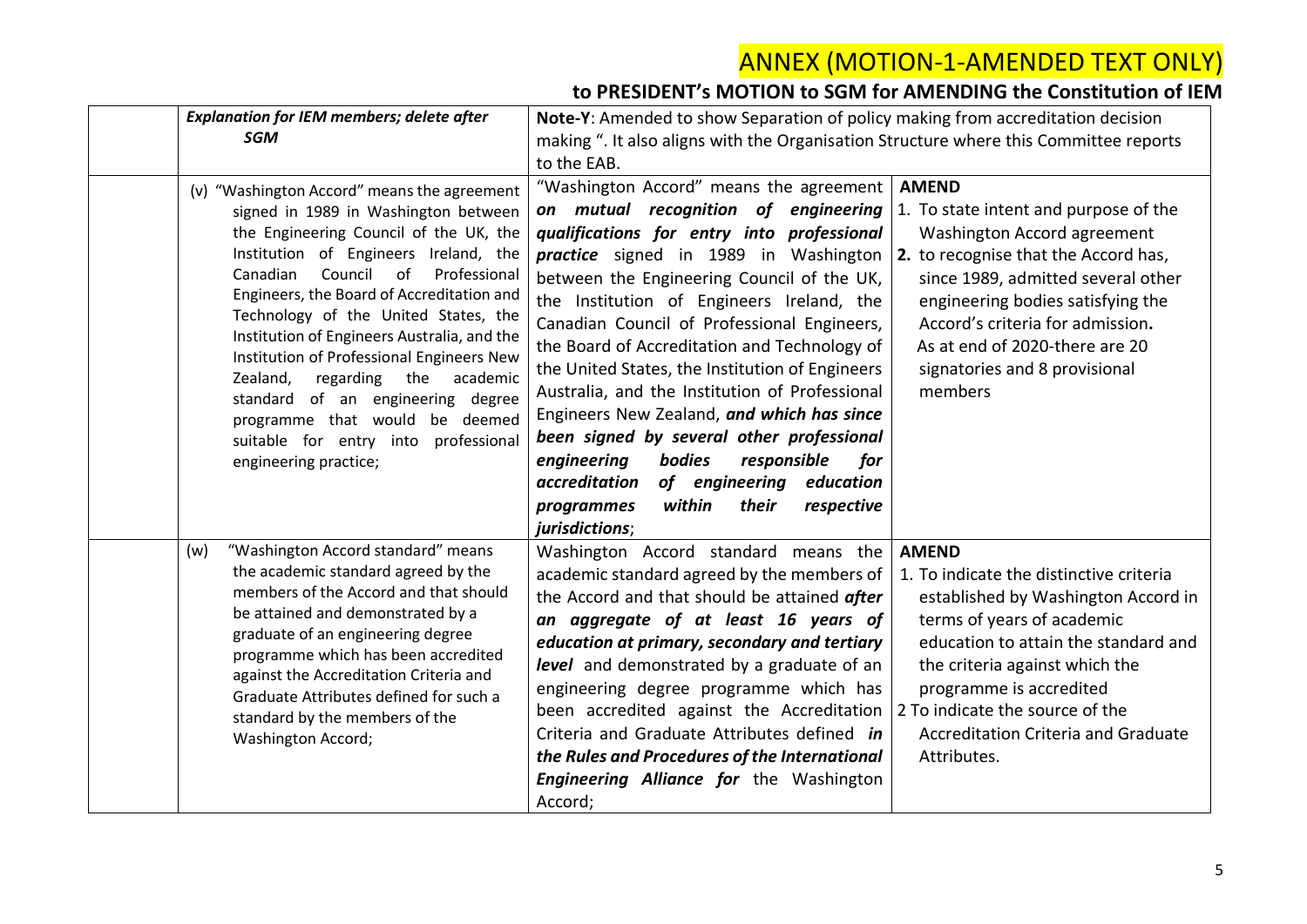|                   | "Working Group" shall mean the<br>(y)<br>Working Group set up by the President<br>under authority delegated under Section<br>2.2.11 or 2.2.12 for the purposes set out<br>therein.                                                                                                                                                                                                     | "Working Group" shall mean the Working<br>Group set up by the President under authority<br>delegated under Section 2.2.11 or 2.2.12 for<br>the purposes set out therein or any<br>committee similarly named that may be set<br>up by the EAB for such purposes as EAB may<br>deem expedient.                                                                                                                        | <b>AMEND</b><br>To indicate that the Engineering<br>Accreditation Board may also set up<br><b>Working Groups</b>                                                                                                                                                                                                                                        |
|-------------------|----------------------------------------------------------------------------------------------------------------------------------------------------------------------------------------------------------------------------------------------------------------------------------------------------------------------------------------------------------------------------------------|---------------------------------------------------------------------------------------------------------------------------------------------------------------------------------------------------------------------------------------------------------------------------------------------------------------------------------------------------------------------------------------------------------------------|---------------------------------------------------------------------------------------------------------------------------------------------------------------------------------------------------------------------------------------------------------------------------------------------------------------------------------------------------------|
| <b>SECTION II</b> | <b>NEW Sub-SECTION TEXT</b>                                                                                                                                                                                                                                                                                                                                                            | "Sydney Accord" or "Dublin Accord"<br>(z)<br>shall mean the other Agreements under<br>the International Engineering Alliance,<br>referred to as such, signed between the<br>relevant professional engineering<br>institutions or regulatory bodies<br>concerned with the educational<br>standards and practices of practitioners<br>designated as Technologists and<br><b>Engineering Technicians respectively.</b> | <b>INSERT NEW TEXT to define the</b><br>technologists and technicians accords.<br>To recognise and define the accords<br>that cater for standards of<br>technologists and technicians<br>respectively, and thus pre-empt an IEM<br>decision for EAB to include<br>accreditation against Sydney Accord or<br>Dublin Accord in its Terms of<br>Reference. |
| 2.2               | <b>Furthering and Promoting Objects</b>                                                                                                                                                                                                                                                                                                                                                |                                                                                                                                                                                                                                                                                                                                                                                                                     |                                                                                                                                                                                                                                                                                                                                                         |
|                   | 2.2.7 Council of the Institution shall establish<br>an Engineering Accreditation Board<br>(EAB), which shall, upon request from<br>Higher Educational Institutions, conduct<br>the accreditation of the engineering<br>degree programmes they offer for entry<br>into professional engineering practice,<br>against Accreditation Standards and<br>procedures approved by the Council; | Council of the Institution shall establish an<br>Engineering Accreditation Board (EAB), which<br>shall, upon request from Higher Educational<br>Institutions, <i>undertake</i> the accreditation of<br>the engineering degree programmes they<br>offer for entry into professional engineering<br>practice and, when so approved,<br>programmes intended for practice of<br>technologists or technicians.;          | <b>AMEND</b><br>1. To Replace word "conduct" after<br>"Institutions" by word "undertake"<br>2. To DELETE Text "against<br><b>Accreditation Standards and</b><br>procedures approved by the Council"<br>Note: Council is not required to<br>approve the Standards and<br>procedures.                                                                     |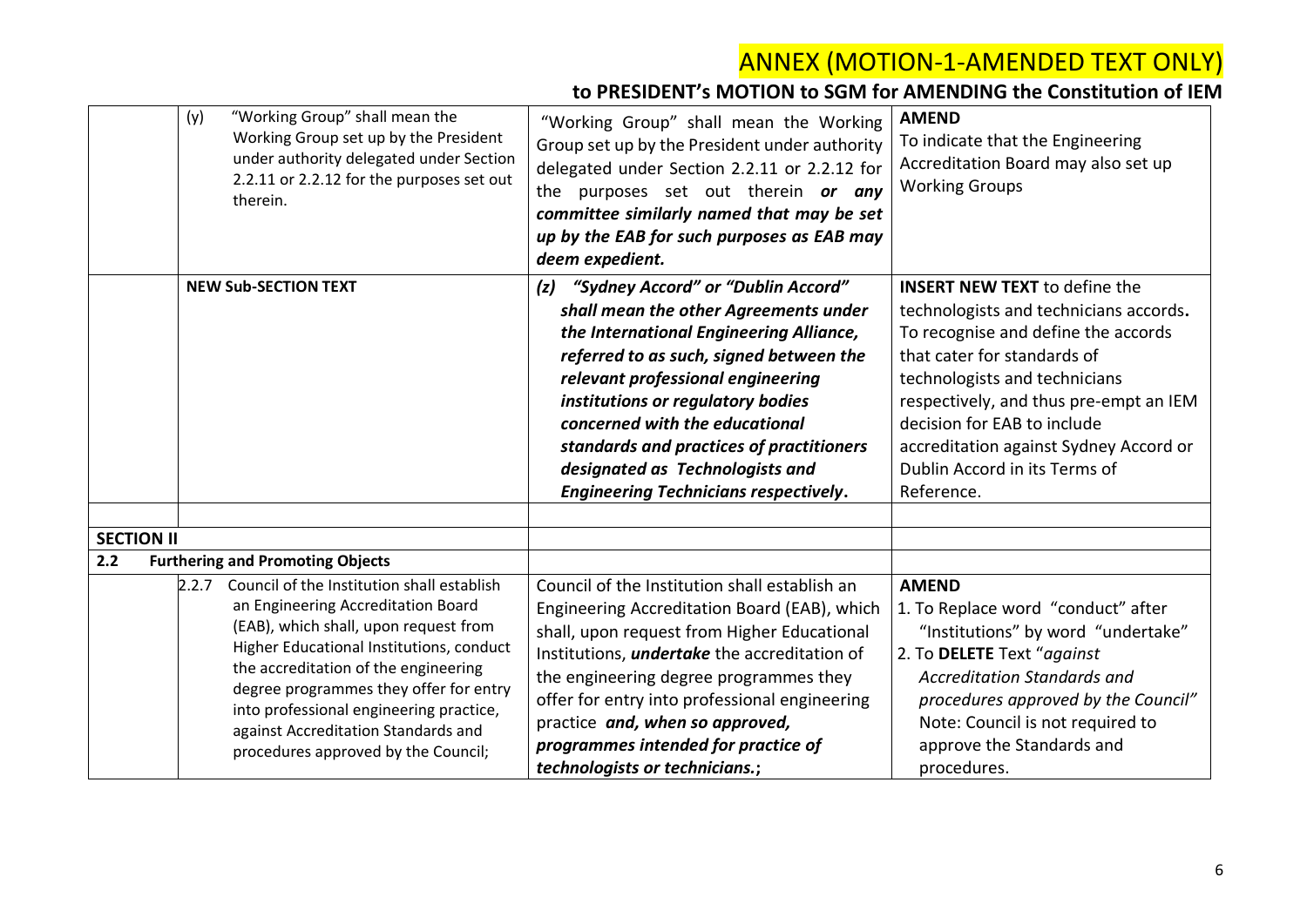|                                                                                                                                                                                                                                                                                                                                                                                                                                                                                                                           |                                                                                                                                                                                                                                                                                                                                                                                                                                                                                                                                                                             | 3. To INSERT: text to permit subsequent                                                                                                                                                                                                                                                                                                                                                    |
|---------------------------------------------------------------------------------------------------------------------------------------------------------------------------------------------------------------------------------------------------------------------------------------------------------------------------------------------------------------------------------------------------------------------------------------------------------------------------------------------------------------------------|-----------------------------------------------------------------------------------------------------------------------------------------------------------------------------------------------------------------------------------------------------------------------------------------------------------------------------------------------------------------------------------------------------------------------------------------------------------------------------------------------------------------------------------------------------------------------------|--------------------------------------------------------------------------------------------------------------------------------------------------------------------------------------------------------------------------------------------------------------------------------------------------------------------------------------------------------------------------------------------|
|                                                                                                                                                                                                                                                                                                                                                                                                                                                                                                                           |                                                                                                                                                                                                                                                                                                                                                                                                                                                                                                                                                                             | accreditation of technology and                                                                                                                                                                                                                                                                                                                                                            |
|                                                                                                                                                                                                                                                                                                                                                                                                                                                                                                                           |                                                                                                                                                                                                                                                                                                                                                                                                                                                                                                                                                                             | technicians' programmes.                                                                                                                                                                                                                                                                                                                                                                   |
| 2.2.8<br>Council shall also set up a three-<br>member Standards Advisory Board for<br>Engineering Accreditation (SABEA), in<br>accordance with the provisions of the<br>Governance Manual, comprising two<br>engineering professionals from the<br>faculties of engineering of the Higher<br>Educational Authorities agreeable to<br>serve the Institution, and one registered<br>professional engineer from among<br>persons who are knowledgeable about<br>Washington Accord Standards and<br>Accreditation procedures; | EAB shall also, for the purpose defined in<br>Section 1.2(u), set up a three to five-member<br><b>Documentation Review Committee, referred</b><br>to as the Standards Advisory Board for<br>Accreditation<br>Engineering<br>(SABEA),<br>in.<br>accordance with the provisions of the<br>Governance Manual, comprising at least two<br>engineering professionals from the faculties<br>of engineering of the Higher Educational<br>Authorities agreeable to serve the EAB, and at<br>least one registered professional engineer<br>from among persons, outside the academia, | <b>AMEND</b><br>1. Replace "Council" by "EAB"<br>2. To rename the "Standards Advisory<br>Board" "(SABEA)" as<br>"Documentation Review Committee"<br>"(DRC)" to reflect its functions and<br>also make it report to the EAB itself.<br>3. Provide for possible Increase of<br>membership from 3 to 5 and<br>4. To stipulate the minimum numbers<br>from either the Academia or<br>Industry. |
|                                                                                                                                                                                                                                                                                                                                                                                                                                                                                                                           | who are knowledgeable about Washington<br><b>Standards</b><br>Accord<br>Accreditation<br>and<br>procedures;                                                                                                                                                                                                                                                                                                                                                                                                                                                                 |                                                                                                                                                                                                                                                                                                                                                                                            |
| 2.2.9 The Engineering Accreditation Board<br>shall accredit programmes delivered to<br>an academic standard substantially<br>equivalent to that practised by the<br>signatory members of the Washington<br>Accord, while satisfying the academic<br>requirements of the Registered Council<br>of Professional Engineers as well as<br>admission into Corporate Membership<br>grades of the Institution;                                                                                                                   | The Engineering Accreditation Board shall<br>accredit programmes delivered to an<br>academic standard substantially equivalent<br>to that practised by the signatory members<br>of the Washington Accord for engaging into<br>professional engineering practice within<br>their own jurisdictions, while satisfying the<br>academic requirements of the Registered<br>Council of Professional Engineers as well as<br>admission into Corporate Membership<br>grades of the Institution;                                                                                     | <b>AMEND</b><br>To insert text to reiterate that the<br>academic standard should be that<br>applicable for professional engineering<br>practice, in addition to being<br>acceptable for IEM membership.                                                                                                                                                                                    |
| Council shall set up Sub Committees for<br>2.2.10<br>discharging responsibilities and tasks<br>required in furtherance of its objectives,                                                                                                                                                                                                                                                                                                                                                                                 | RENUMBER as 2.2.10(a)                                                                                                                                                                                                                                                                                                                                                                                                                                                                                                                                                       |                                                                                                                                                                                                                                                                                                                                                                                            |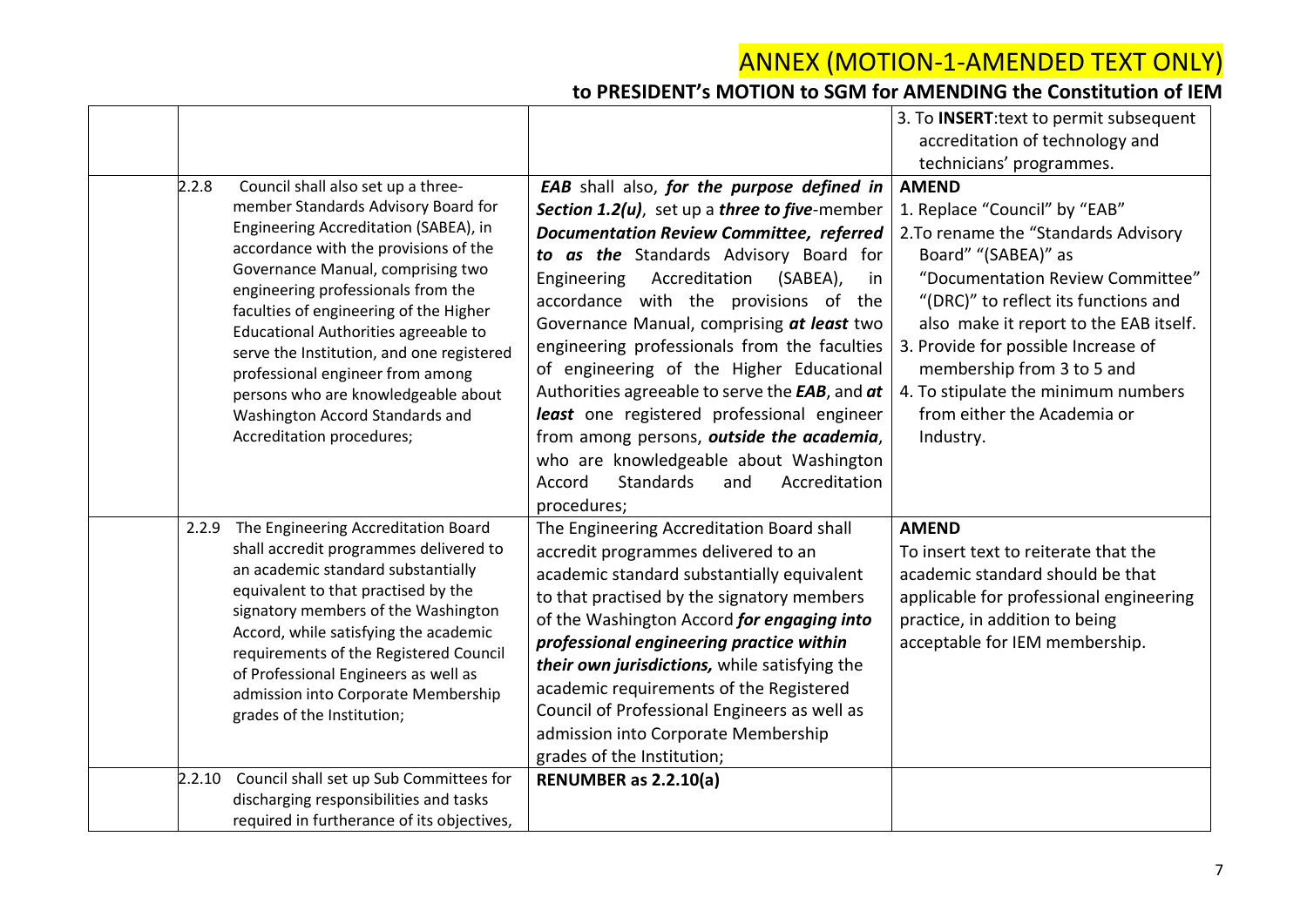| and approve the composition and<br>method of appointment to the sub-<br>committees, may include, but not limited<br>to:                                                                          | <b>NO CHANGE in text</b>                                                                                                                                                     |                                                                                                                                                                                                                                                                                                                                                                                       |
|--------------------------------------------------------------------------------------------------------------------------------------------------------------------------------------------------|------------------------------------------------------------------------------------------------------------------------------------------------------------------------------|---------------------------------------------------------------------------------------------------------------------------------------------------------------------------------------------------------------------------------------------------------------------------------------------------------------------------------------------------------------------------------------|
| (vi) Such Ah-Hoc committees as may be<br>required viz Disciplinary Committee<br>(D.C), Appeal Committee (against<br>decisions of D.C), Committee of Appeal<br>(against accreditation decisions). | Such Ah-Hoc committees as may be required,<br>viz., Disciplinary Committee (D.C), Appeal<br>Committee (against decisions of D.C),<br><b>Appointment/Nomination Committee</b> | <b>AMEND</b><br>1. To remove "Committee of<br>Appeal against Accreditation<br>Decision" from under the ambit<br>of IEM Council.<br>2. To include Appointment<br>/Nomination Committee for<br>selection of members for<br>consideration of appointment<br>or nomination on Boards and<br>Committees of public or<br><b>Private Sector organisations,</b><br>including within academia. |
| NEW Sub-SECTION 2.2.10 (b)                                                                                                                                                                       | (b) The Chairperson of the EAB, in                                                                                                                                           | <b>AMEND</b>                                                                                                                                                                                                                                                                                                                                                                          |
|                                                                                                                                                                                                  | consultation with the members of the                                                                                                                                         | To insert provision permitting the                                                                                                                                                                                                                                                                                                                                                    |
|                                                                                                                                                                                                  | EAB, shall be deemed to have necessary                                                                                                                                       | Chairperson of EAB to set up ad-hoc or                                                                                                                                                                                                                                                                                                                                                |
|                                                                                                                                                                                                  | and sufficient authority from Council of                                                                                                                                     | standing committees that the                                                                                                                                                                                                                                                                                                                                                          |
|                                                                                                                                                                                                  | the Institution to set up ad-hoc or                                                                                                                                          | discharge of accreditation obligations                                                                                                                                                                                                                                                                                                                                                |
|                                                                                                                                                                                                  | standing committees, constituted as the                                                                                                                                      | call for.                                                                                                                                                                                                                                                                                                                                                                             |
|                                                                                                                                                                                                  | EAB may approve, for the proper                                                                                                                                              |                                                                                                                                                                                                                                                                                                                                                                                       |
|                                                                                                                                                                                                  | discharge of its obligations under<br>Sections 2.2.7 and 2.2.9 and 2.2.11,                                                                                                   |                                                                                                                                                                                                                                                                                                                                                                                       |
| NEW sub-SECTION 2.2.10. b(i)                                                                                                                                                                     | (i)<br>EAB Chairperson shall, on receipt of an                                                                                                                               | <b>AMEND</b>                                                                                                                                                                                                                                                                                                                                                                          |
|                                                                                                                                                                                                  | evaluation request from a Higher                                                                                                                                             | To INSERT TEXT To provide specifically                                                                                                                                                                                                                                                                                                                                                |
|                                                                                                                                                                                                  | Education Institution, set up one or                                                                                                                                         | for the EAB to set up Accreditation                                                                                                                                                                                                                                                                                                                                                   |
|                                                                                                                                                                                                  | more Engineering Programme                                                                                                                                                   | Committees and Programme Evaluation                                                                                                                                                                                                                                                                                                                                                   |
|                                                                                                                                                                                                  | <b>Accreditation Committee</b>                                                                                                                                               | Teams without reference to IEM                                                                                                                                                                                                                                                                                                                                                        |
|                                                                                                                                                                                                  | (Accreditation Committee) and                                                                                                                                                | Council                                                                                                                                                                                                                                                                                                                                                                               |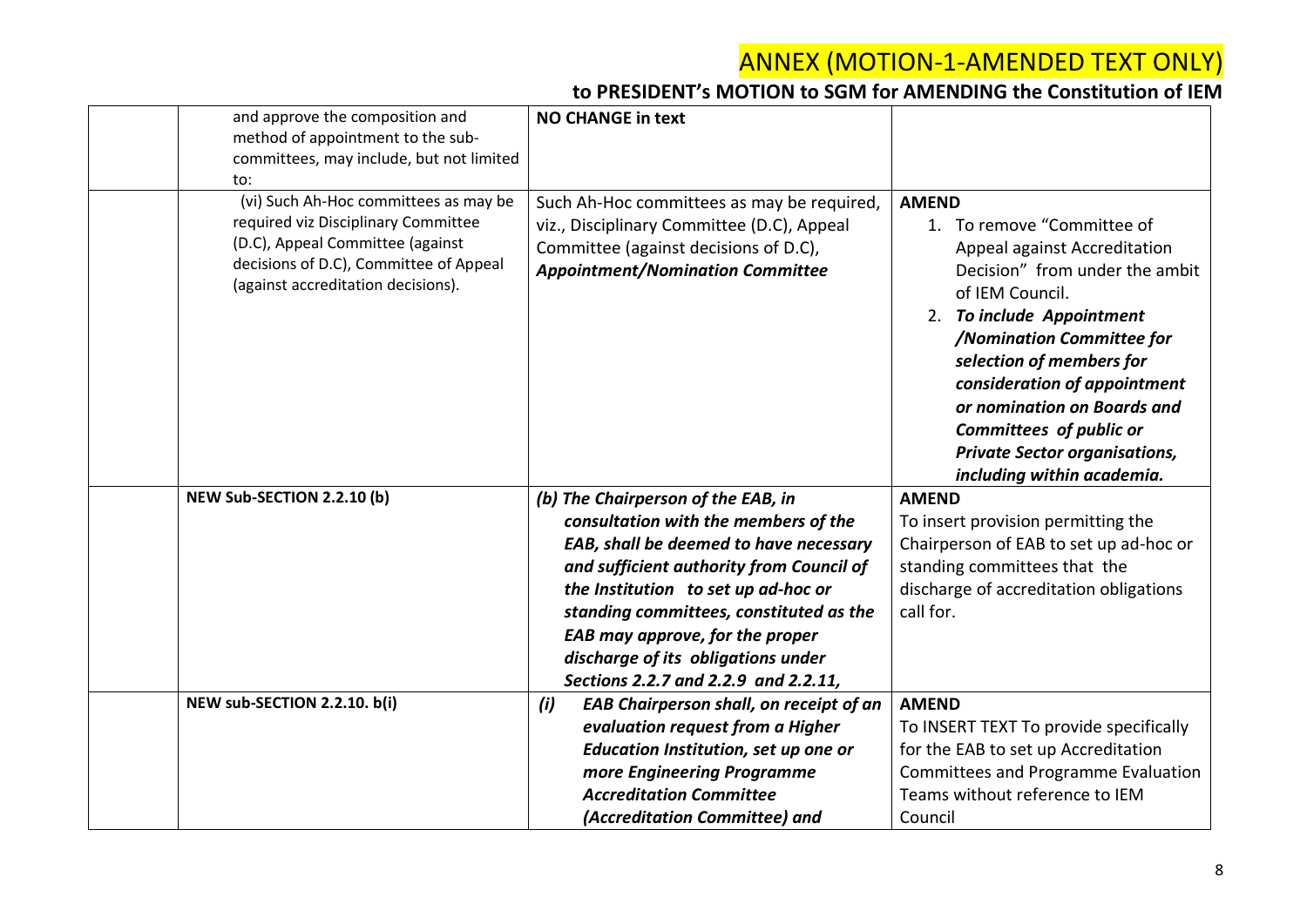|                                                                                                                                                                                                                                                                                                                                                                                              | <b>Programme Evaluation Teams</b><br>necessary for undertaking the<br>accreditation of the HEI's engineering<br>degree programmes,                                                                                                                                                                                                                                                                                               |                                                                                                                                                                                                       |
|----------------------------------------------------------------------------------------------------------------------------------------------------------------------------------------------------------------------------------------------------------------------------------------------------------------------------------------------------------------------------------------------|----------------------------------------------------------------------------------------------------------------------------------------------------------------------------------------------------------------------------------------------------------------------------------------------------------------------------------------------------------------------------------------------------------------------------------|-------------------------------------------------------------------------------------------------------------------------------------------------------------------------------------------------------|
| NEW Sub-SECTION 2.2.10. b(ii)                                                                                                                                                                                                                                                                                                                                                                | <b>EAB Chairperson shall, on receipt of</b><br>(ii)<br>either a valid request for review of its<br>decision or a notice of Appeal against<br>an accreditation related decision from<br>a Higher Educational Institution,<br>undertake such a Review or establish<br>an Appeal Committee to examine the<br>grounds of Appeal.                                                                                                     | <b>AMEND</b><br>INSERT text to provide specially for the<br>EAB to set up an Appel Committee, and<br>to receive and dispose of Appeals<br>against accreditation decisions.                            |
| NEW Sub-SECTION 2.2.10 (c)                                                                                                                                                                                                                                                                                                                                                                   | (c) The President of IEM, or the Chairperson<br>of the EAB, as may be applicable, shall<br>produce for approval by the Council, or<br>by the EAB as may be the case, the<br><b>Terms of Reference for each Committee</b><br>or Working Group that he sets up,<br>defining the composition, criteria of the<br>members, the purpose and duration of<br>the Group or Committee.                                                    | <b>AMEND</b><br>To include provision for the President<br>of IEM, or the EAB Chairperson as may<br>be the case to draw up the Terms of<br>Reference for the Working Group or<br>Committee he sets up. |
| Council of Institution shall delegate<br>2.2.11<br>authority to the President of Institution,<br>in accordance with the Rules that Council<br>may approve, to institute or appoint<br>short-term Working Groups or<br>Consultative Committees which may be<br>tasked with specific tasks or advisory<br>responsibilities, including those relating<br>to accreditation of engineering degree | Council of Institution shall delegate authority<br>to the President of Institution, in accordance<br>with the Rules that Council may approve, to<br>institute or appoint short-term Working<br>Groups or Consultative Committees, which<br>may be tasked with specific tasks or advisory<br>responsibilities, including those relating to<br>matters regarding which the President and<br>Council of IEM would desire researched | <b>AMEND</b><br>To rephrase to clarify that when<br>accreditation related matters are<br>concerned President of IEM will<br>consult and seek concurrence of EAB<br>Chairperson.                       |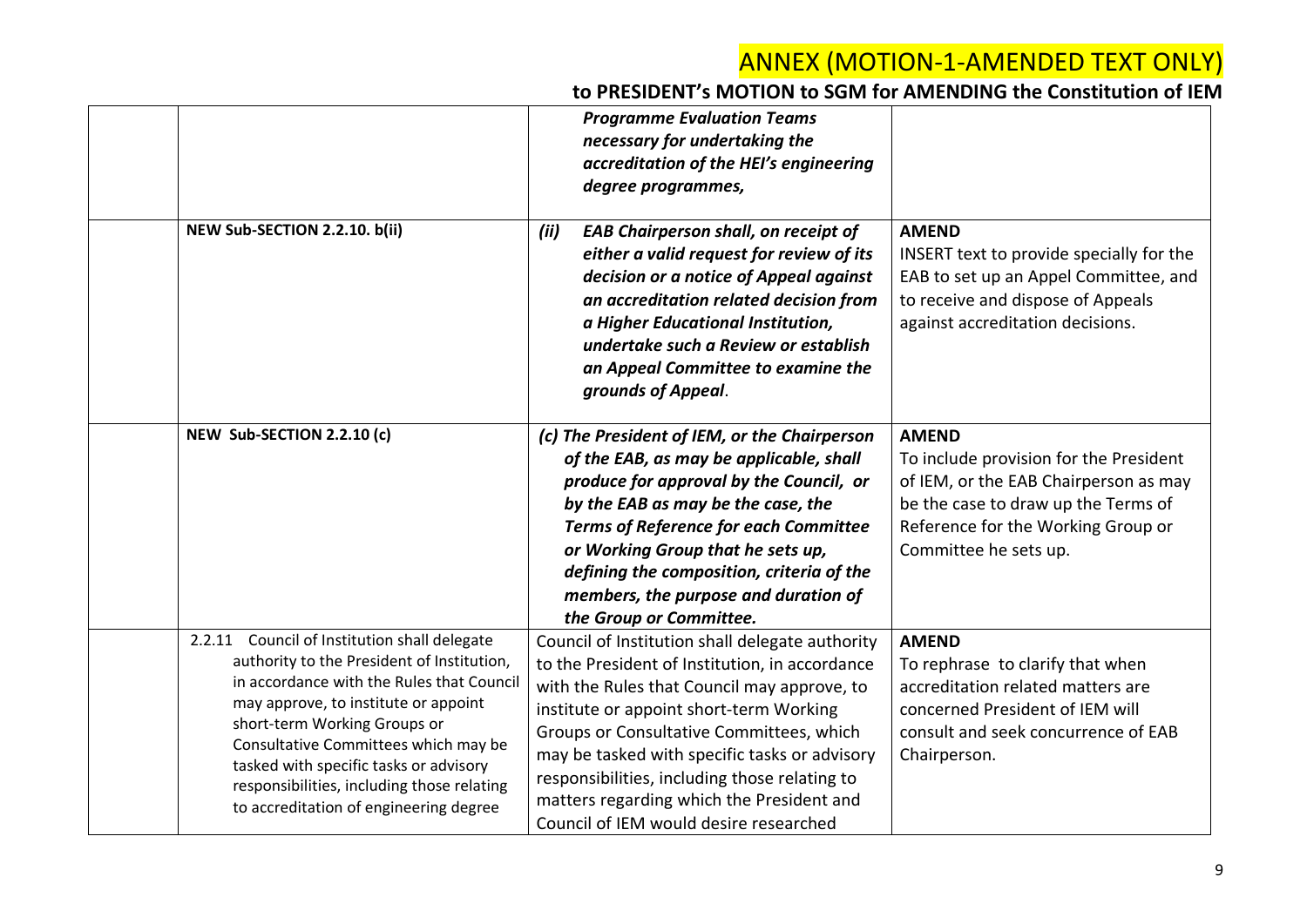| programmes or matters regarding which<br>the President and Council of IEM would<br>desire researched information or advice;                                                                                                                                                                                                                                                                | information or advice; where such Working<br><b>Groups or Consultative Committees concern</b><br>engineering programme accreditation<br>related matters the President shall consult<br>with and seek consent of Chairperson of<br>EAB.                                                                                                                                                                                                                                                                                                                                                         |                                                                                                                                                                                                                                                                                                                                                                                                                                        |
|--------------------------------------------------------------------------------------------------------------------------------------------------------------------------------------------------------------------------------------------------------------------------------------------------------------------------------------------------------------------------------------------|------------------------------------------------------------------------------------------------------------------------------------------------------------------------------------------------------------------------------------------------------------------------------------------------------------------------------------------------------------------------------------------------------------------------------------------------------------------------------------------------------------------------------------------------------------------------------------------------|----------------------------------------------------------------------------------------------------------------------------------------------------------------------------------------------------------------------------------------------------------------------------------------------------------------------------------------------------------------------------------------------------------------------------------------|
| 2.2.15 Members of the SABEA shall be<br>honorary members, and their<br>responsibility will be to exercise<br>supervision on the Standards,<br>Procedures and Operations of the EAB,<br>without interfering with the<br>accreditation system. They will provide<br>advisory services to the Institution<br>President and will report periodically to<br>the Council on the EAB's operation; | Members of the <i>Documentation Review</i><br><b>Committee (DRC)</b> shall be honorary<br>members, and their responsibility will be to<br>review the Standards, Criteria and<br>Procedures put in place by the EAB, and<br>their terms of reference shall exclude any<br>involvement with the conduct of the<br>accreditation or evaluation by the<br><b>Programme Evaluation Team or decision</b><br>making process by the Accreditation<br>Committee or attending any of the Team's<br>work sessions. The Chairperson of the DRC<br>shall report to the EAB, through the EAB<br>Chairperson. | <b>AMEND</b><br>1. To Replace "SABEA" by "<br>"Documentation Review Committee"<br>2. To delete "operations" from under<br>purview of this Committee,<br>3. New Text inserted to align with<br>Washington Accord requirement to<br>separate standards and policy making<br>from operations . DRC should not be<br>involved with Accreditation decision<br>taking.<br>4. To reinforce autonomy of the<br>Documentation Review Committee. |
| 2.2.16 The SABEA shall advise the president on<br>any amendments that may be required<br>to the Governance structure of the EAB<br>for conformity with Washington Accord<br>requirements or to incorporate issues of<br>relevance to the local environment, as<br>well as advise on proposals that the EAB<br>may submit to the President.                                                 | The DRC shall advise the EAB Chairperson on<br>any amendments that may be required to the<br>Governance structure of the EAB for<br>conformity<br>with<br>Washington<br>Accord<br>requirements or to incorporate issues of<br>relevance to the local environment.                                                                                                                                                                                                                                                                                                                              | <b>AMEND</b><br>1. to replace President (of IEM) by<br>Chairperson of EAB<br>2. To remove the requirement for DRC<br>to advise President of IEM.                                                                                                                                                                                                                                                                                       |
| 2.3<br><b>Management of the Institution</b><br>2.3.3 The Institution shall, unless and until the<br>rules provide otherwise, consist of                                                                                                                                                                                                                                                    | The Institution shall, unless and until the<br>rules provide otherwise, consist of Corporate                                                                                                                                                                                                                                                                                                                                                                                                                                                                                                   | <b>AMEND</b>                                                                                                                                                                                                                                                                                                                                                                                                                           |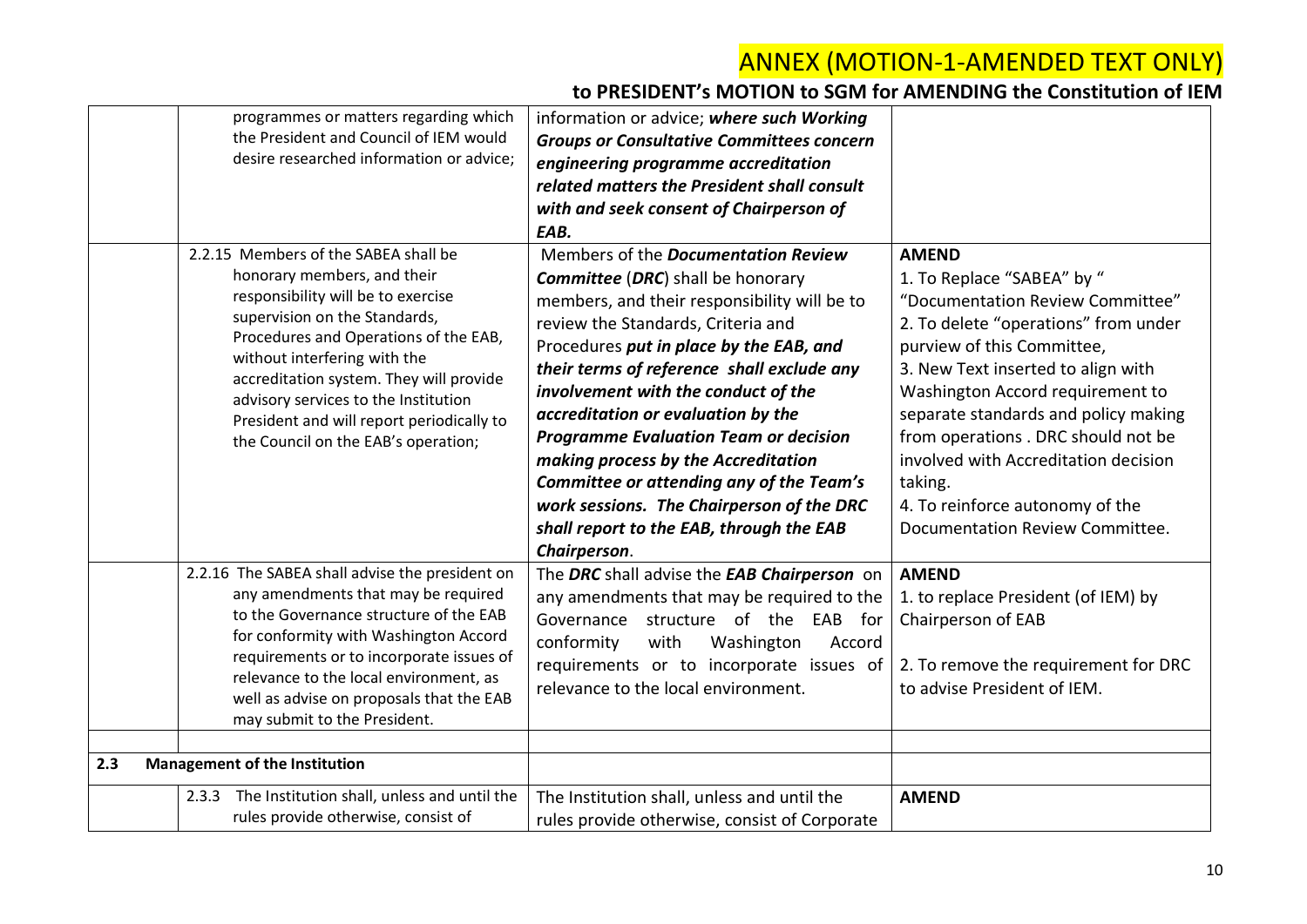|     | Corporate Members and non-Corporate<br>Members. The term Corporate Manager<br>shall include members of the Fellow and<br>Member classes and any honorary<br>members who satisfy the Council's<br>requirements for admission to corporate<br>membership;                                              | Members and non-Corporate Members. The<br>term Corporate Member shall include<br>members of the Fellow and Member classes<br>and any honorary members who satisfy the<br>Council's requirements for admission to<br>corporate membership;                                                                                                                                           | To correct an error; word "Manager"<br>should read "Member"                                                                                           |
|-----|------------------------------------------------------------------------------------------------------------------------------------------------------------------------------------------------------------------------------------------------------------------------------------------------------|-------------------------------------------------------------------------------------------------------------------------------------------------------------------------------------------------------------------------------------------------------------------------------------------------------------------------------------------------------------------------------------|-------------------------------------------------------------------------------------------------------------------------------------------------------|
|     | 2.3.4 Members of different classes may use<br>designatory letters to denote their class<br>of membership as follows:<br>Honorary Fellows: Hon. FIEM;<br>Fellows: F.I.E.M;<br>Members: M.I.E.M;<br>Associate Techniciens FTech.I.E.M;<br>Technician: Tech.I.E.M.                                      | Members of different classes may use<br>designatory letters to denote their class of<br>membership as follows:<br>Honorary Fellows: Hon. FIEM;<br>Fellows: FIEM;<br>Members: MIEM;<br><b>Associate Members: AMIEM</b><br><b>Fellow Technicians: FTech.IEM</b><br><b>Technician IEM: Tech.IEM</b><br><b>Fellow Technician: FTech.IEM;</b><br><b>Professional Engineer: PEng(IEM)</b> | <b>AMEND</b><br>Rectify Membership designations and<br>insert designation of Fellow Technician,<br>and Abbreviations for Professional<br>Engineer.    |
| 2.4 | <b>Management of the Engineering Accreditation Board</b>                                                                                                                                                                                                                                             |                                                                                                                                                                                                                                                                                                                                                                                     |                                                                                                                                                       |
|     | 2.4.1 The Engineering Accreditation Board shall<br>comprise: thirteen (13) members<br>satisfying the criteria set down in the<br>Governance Structure, appointed by the<br>President after a due process of<br>consultation with the Consultative Group<br>on Engineering Accreditation, as follows: | <b>RENUMBER as 2.4.1(a)</b>                                                                                                                                                                                                                                                                                                                                                         |                                                                                                                                                       |
|     | <b>NEW Sub-SECTION 2.4.1(b)</b>                                                                                                                                                                                                                                                                      | (b) Further to the members nominated under<br>sub-Section (a), the EAB may additionally<br>enlist up to 4 co-opted members,<br>appointed by the<br>Chair in<br>EAB<br>consultation<br>with<br>the<br>nominated                                                                                                                                                                      | <b>AMEND</b><br>To permit expansion of EAB to cater for<br>unrepresented fields of engineering<br>expertise by co-opting additional<br>professionals. |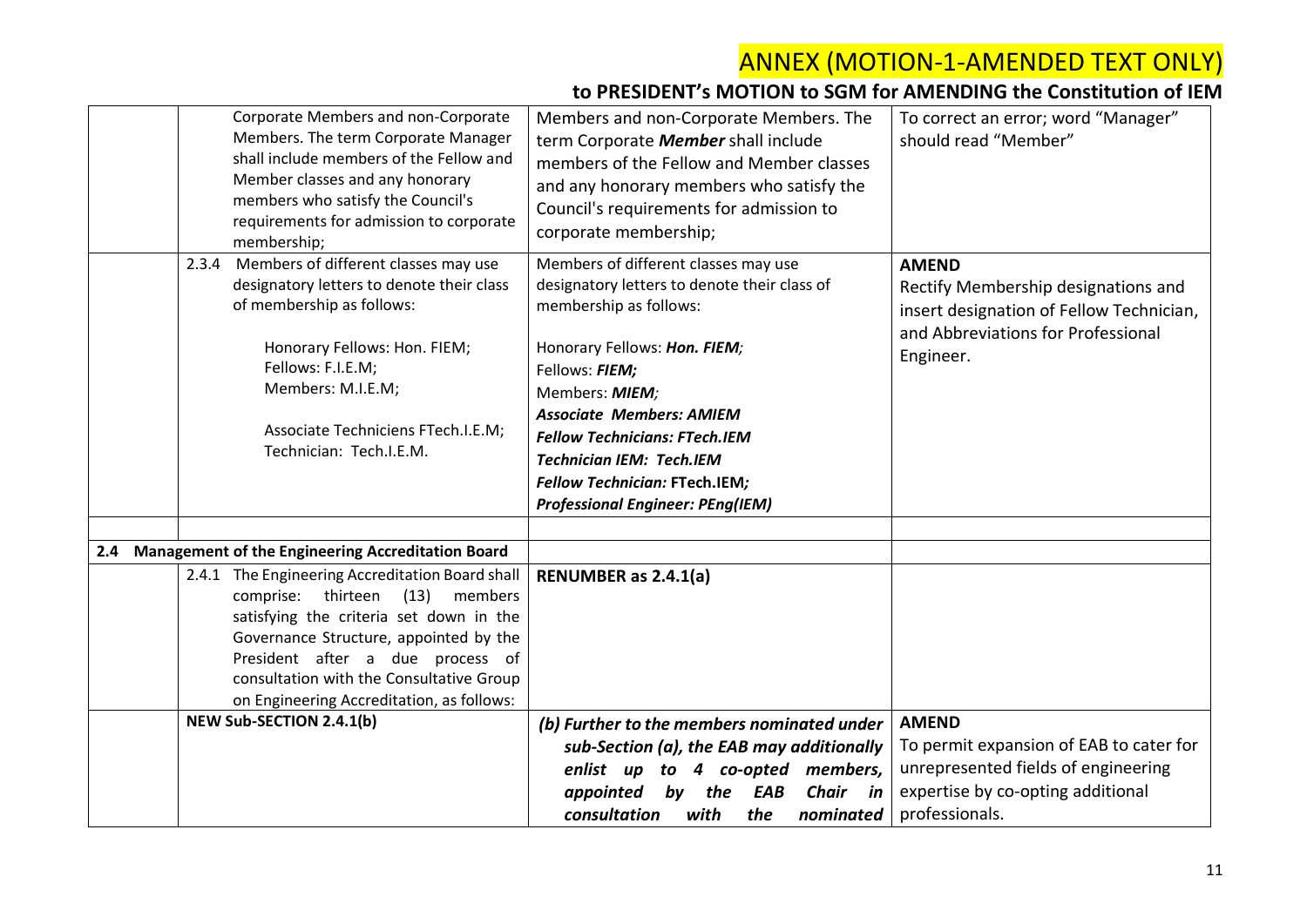|                                                                                        | members, to support the EAB in any<br>particular branch of engineering or field<br>of engineering expertise where a lack<br>thereof is felt. At least one of these must<br>be from academia and one from the<br>industry. Co-opted members shall meet<br>qualifications and<br>experience<br>the<br>provisions for academic or practising<br>engineers. |                                          |
|----------------------------------------------------------------------------------------|---------------------------------------------------------------------------------------------------------------------------------------------------------------------------------------------------------------------------------------------------------------------------------------------------------------------------------------------------------|------------------------------------------|
| The Engineering Accreditation Board<br>2.4.2                                           | RENUMBER as 2.4.2 (a)                                                                                                                                                                                                                                                                                                                                   | <b>AMEND</b>                             |
| shall implement the Accreditation Policy<br>of the Institution, for which purposes, it | (a) The Engineering Accreditation Board<br>shall implement the Accreditation                                                                                                                                                                                                                                                                            | 1. Renumber sub-section as (a), and      |
| shall conform its operations to the                                                    | Policy of the Institution;                                                                                                                                                                                                                                                                                                                              | 2. Delete text that is repetitive        |
| policies and procedures and guidelines<br>set out in the Engineering Accreditation     |                                                                                                                                                                                                                                                                                                                                                         |                                          |
| Governance Manual approved by                                                          |                                                                                                                                                                                                                                                                                                                                                         | 3. CREATE new Sub-Section(b) from        |
| Council, and as may be amended from                                                    |                                                                                                                                                                                                                                                                                                                                                         | the text starting with "Council shall"   |
| time to time, and Council shall ensure                                                 |                                                                                                                                                                                                                                                                                                                                                         |                                          |
| that the EAB has total autonomy and<br>freedom from external influences in             |                                                                                                                                                                                                                                                                                                                                                         |                                          |
| matters relating to the conduct of                                                     |                                                                                                                                                                                                                                                                                                                                                         |                                          |
| accreditation and decision process;                                                    |                                                                                                                                                                                                                                                                                                                                                         |                                          |
| NEW Sub-SECTION 2.4.2(b), created from the                                             | <b>Council shall ensure that the EAB has</b><br>(b)                                                                                                                                                                                                                                                                                                     | <b>AMEND</b>                             |
| highlighted text from Sub-Section 2.4.2(a)                                             | total autonomy and freedom from                                                                                                                                                                                                                                                                                                                         | To create a new sub-section from sub-    |
|                                                                                        | external influences in matters relating                                                                                                                                                                                                                                                                                                                 | section (a).                             |
|                                                                                        | to the conduct of accreditation and                                                                                                                                                                                                                                                                                                                     |                                          |
| NEW Sub-SECTION 2.4.2(c)                                                               | decision process;<br>The EAB shall not be required to<br>(c)                                                                                                                                                                                                                                                                                            | <b>AMEND</b>                             |
|                                                                                        | explain or justify any decision taken in                                                                                                                                                                                                                                                                                                                | to insert provision to consolidate EAB's |
|                                                                                        | matters of accreditation of an HEI's                                                                                                                                                                                                                                                                                                                    | autonomy                                 |
|                                                                                        | programme to any external party or                                                                                                                                                                                                                                                                                                                      |                                          |
|                                                                                        | authority, beyond clarifying the                                                                                                                                                                                                                                                                                                                        |                                          |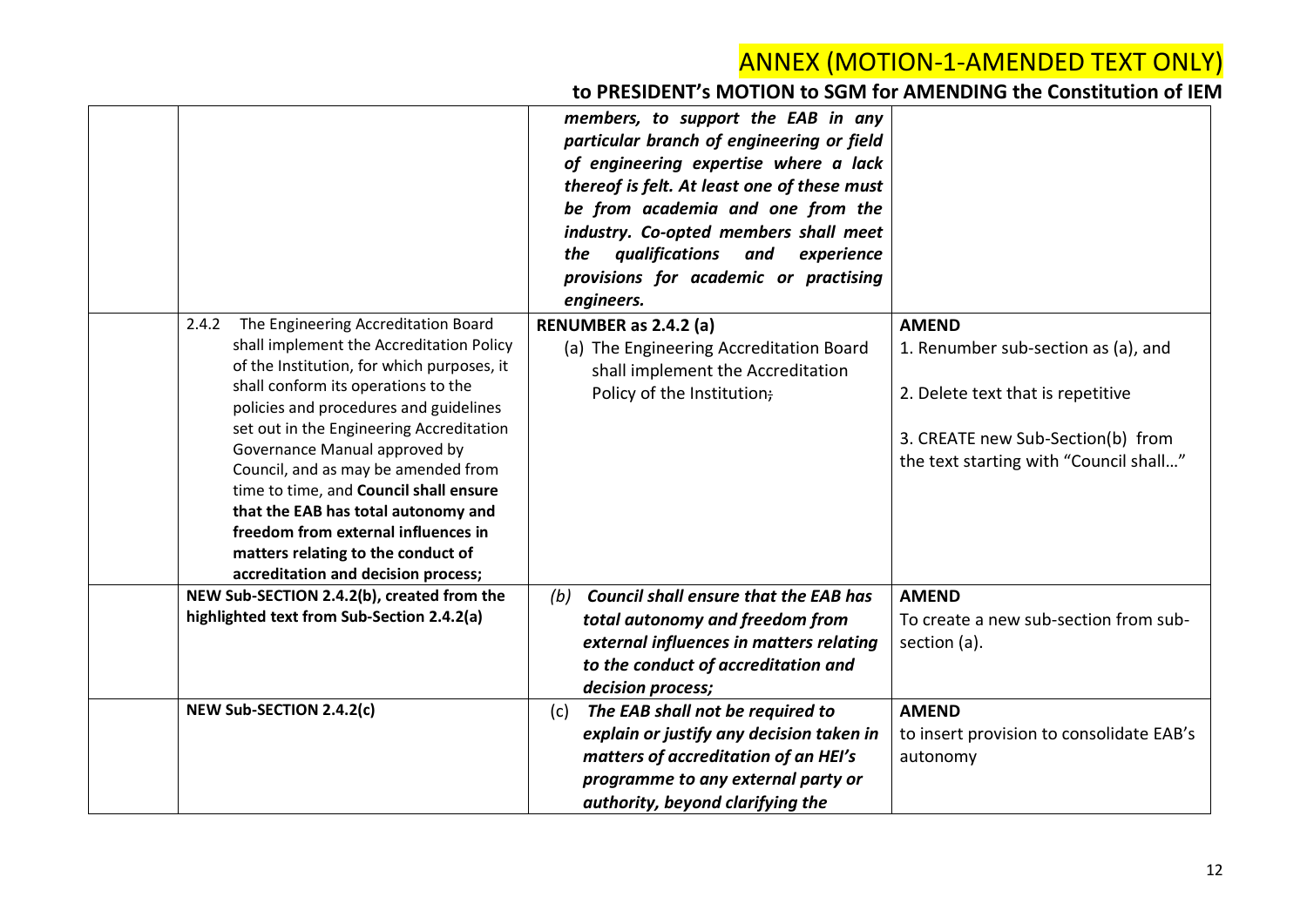|       |                                                                                                                                                                                                                                                                                                                                                                                                                                                                                                                                   | specific standards, criteria or<br>procedure(s) that underpinned its<br>decision.                                                                                                                                                                                                                                                                                                                                                                                                                                                                                                           |                                                                                                                                                                                                                                 |
|-------|-----------------------------------------------------------------------------------------------------------------------------------------------------------------------------------------------------------------------------------------------------------------------------------------------------------------------------------------------------------------------------------------------------------------------------------------------------------------------------------------------------------------------------------|---------------------------------------------------------------------------------------------------------------------------------------------------------------------------------------------------------------------------------------------------------------------------------------------------------------------------------------------------------------------------------------------------------------------------------------------------------------------------------------------------------------------------------------------------------------------------------------------|---------------------------------------------------------------------------------------------------------------------------------------------------------------------------------------------------------------------------------|
| 2.4.3 | The President of Council shall seek<br>Council's prior approval on the<br>composition, appointment, and<br>assignments of subcommittees of the<br>Council, other than Accreditation Teams<br>to be appointed by the Chair of the<br><b>Engineering Accreditation Board;</b>                                                                                                                                                                                                                                                       | The President of Council shall seek Council's<br>prior approval on the composition,<br>appointment, and assignments of<br>subcommittees of the Council appointed<br>under section $2.2.10$ (a),                                                                                                                                                                                                                                                                                                                                                                                             | <b>AMEND</b><br>Insert new text and delete text crossed<br>out.<br>The amendment to Section 2.2.10<br>makes the deleted text superfluous.                                                                                       |
| 2.4.4 | The President, may at his discretion,<br>decide on the Composition and Terms of<br>Reference of the Working Groups set up<br>for assignments relating to the<br>Engineering Accreditation Board or<br>matters related thereto; provided no<br>payment of any honorarium or fees from<br>the Institution's funds shall be involved,<br>without approval of Council;                                                                                                                                                                | The <b>EAB Chair</b> , may at his discretion, decide<br>on the Composition and Terms of Reference<br>of the Working Groups set up for<br>assignments relating to the Engineering<br>Accreditation Board or matters related<br>thereto;                                                                                                                                                                                                                                                                                                                                                      | <b>AMEND</b><br>Responsibility is shifted to EAB Chair<br>Funding of EAB is dealt with separately.                                                                                                                              |
| 2.4.5 | The President's Report to the Annual<br>General Meeting shall include a Report<br>on the work of the Engineering<br>Accreditation Board as well as that of<br>any Sub-Committee of the Council or<br><b>Working Groups or Consultative</b><br>Committees set up by the President;<br><b>Working Groups and Consultative</b><br>Committees shall be terminated when<br>the assigned tasks or responsibilities<br>have been discharged, or when the<br>President, with the approval of the<br>Council, deems it expedient to do so; | The President's Report to the Annual General<br>Meeting shall include a Report on the work of<br>the Engineering Accreditation Board as well as<br>that of any Sub-Committee of the Council or<br>Working Groups or Consultative Committees<br>set up by the President; Working Groups and<br>Consultative Committees set up by the<br>Council or the President under delegated<br><b>authority</b> shall be terminated when the<br>assigned tasks or responsibilities have been<br>discharged, or when the President, with the<br>approval of the Council, deems it expedient to<br>do so; | <b>AMEND</b><br>To include provision for Working<br><b>Groups and Consultative Committees</b><br>set up by President to expire when<br>assignments are completed.<br>To exclude Workings Groups and<br>Committees set up by EAB |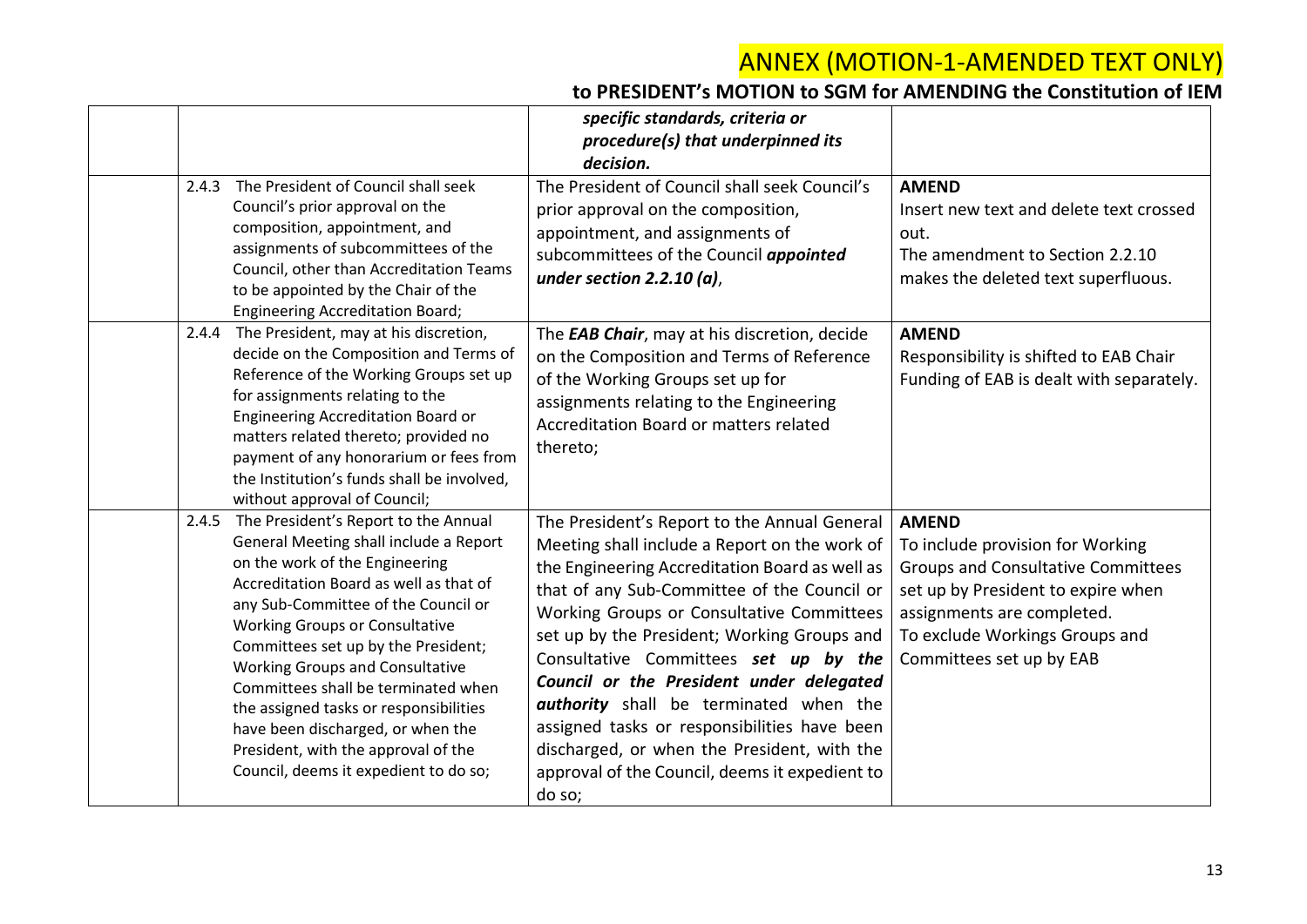| 2.4.6<br>Council shall delegate such authority to<br>the President as may be deemed<br>necessary and appropriate for IEM to<br>discharge its obligations in respect of<br>accreditation of programmes through<br>the EAB, in accordance with the<br>provisions approved in this Governance<br>Structure:                                                                                         | Council shall delegate such authority to the<br>President as <b>may shall</b> be deemed necessary<br>and appropriate for IEM to discharge its<br>obligations in respect of accreditation of<br>programmes through the EAB, in accordance<br>with the provisions approved in this<br>Governance Structure Manual;                                     | <b>AMEND</b><br>In matters of accreditation President<br>shall be deemed to hold the necessary<br>authority.                                                              |
|--------------------------------------------------------------------------------------------------------------------------------------------------------------------------------------------------------------------------------------------------------------------------------------------------------------------------------------------------------------------------------------------------|------------------------------------------------------------------------------------------------------------------------------------------------------------------------------------------------------------------------------------------------------------------------------------------------------------------------------------------------------|---------------------------------------------------------------------------------------------------------------------------------------------------------------------------|
| Delegated authority under Section<br>2.4.7<br>2.4.6, will extend to:                                                                                                                                                                                                                                                                                                                             | RENUMBER as 2.4.7 (a)<br>(a) Subject to the provision in (b), Delegated<br>authority under Section 2.4.6, will extend<br>to:                                                                                                                                                                                                                         | <b>AMEND</b><br>To include condition at sub-section (b)                                                                                                                   |
| (iii) the criteria for selection and<br>appointment of members of the EAB<br>and Composition of Accreditation<br>Panels, and their respective tenure;                                                                                                                                                                                                                                            | the criteria for selection and appointment of<br>members of the EAB and their respective<br>tenure;                                                                                                                                                                                                                                                  | <b>AMEND</b><br>To exclude the Accreditation Panels<br>which have been placed under the EAB,<br>like the Accreditation Committee                                          |
| (iv) the roles and responsibilities of<br>key persons in the EAB;                                                                                                                                                                                                                                                                                                                                | the roles and responsibilities of the<br>Chairperson, Deputy Chairperson and the<br>members of the EAB                                                                                                                                                                                                                                               | <b>AMEND</b><br>To clarify the persons concerned.                                                                                                                         |
| <b>NEW Sub-SECTION 2.4.7(b)</b>                                                                                                                                                                                                                                                                                                                                                                  | (b) Where any action by the President under<br>delegated authority concerns any matter<br>relating to the EAB, the President shall<br>consult with and obtain the agreement<br>of the Chair of the EAB.                                                                                                                                              | <b>AMEND</b><br>To include provision (b) for consultation<br>thereby to consolidate autonomy of<br>EAB                                                                    |
| The President of IEM shall take steps to<br>2.4.8<br>ensure the delegated authority and<br>responsibilities of the EAB are discharged<br>in accordance with the provisions of the<br>Governance Manual, as may be<br>amended by Council., which relate, inter-<br>alia, to the issues listed in Section 2.4.6,<br>as well as the EAB's other responsibilities<br>and tasks; the Conduct of Board | The President of IEM shall take steps to<br>ensure that the EAB is provided with the<br>logistics and other resources, including the<br>necessary and adequate operating<br>budgetary provision within the Institution's<br>Annual Budget, for the delegated authority<br>and responsibilities of the EAB to be<br>discharged in accordance with the | <b>AMEND</b><br>1. to state that the Institution, through<br>its President, has a responsibility to<br>ensure the sustained operations of the<br>accreditation functions. |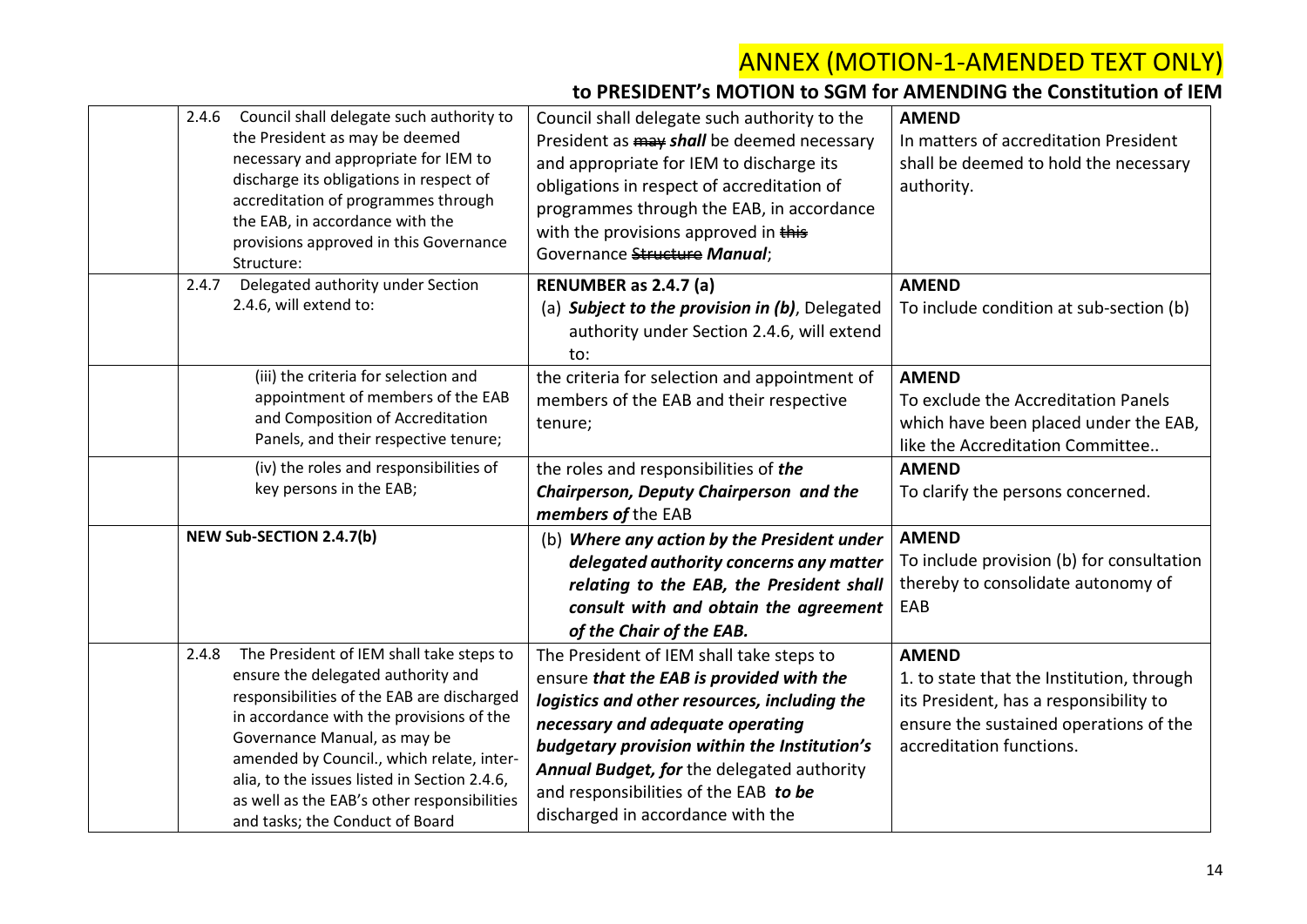| members; the Responsibility of the Chair                                                                                                                                                                                                                                                                                                                                                                                                                                    | Institution's policy on engineering                                                                                                                                                                                                                                                                                                                                                                                                                       | 2. to delete text which require                                                                                                                                                  |
|-----------------------------------------------------------------------------------------------------------------------------------------------------------------------------------------------------------------------------------------------------------------------------------------------------------------------------------------------------------------------------------------------------------------------------------------------------------------------------|-----------------------------------------------------------------------------------------------------------------------------------------------------------------------------------------------------------------------------------------------------------------------------------------------------------------------------------------------------------------------------------------------------------------------------------------------------------|----------------------------------------------------------------------------------------------------------------------------------------------------------------------------------|
| of the EAB; the Development of                                                                                                                                                                                                                                                                                                                                                                                                                                              | programme accreditation.                                                                                                                                                                                                                                                                                                                                                                                                                                  | President to get involved with EAB                                                                                                                                               |
| Accreditation manual and Procedures,                                                                                                                                                                                                                                                                                                                                                                                                                                        |                                                                                                                                                                                                                                                                                                                                                                                                                                                           | operations.                                                                                                                                                                      |
| and Other Matters for Information and                                                                                                                                                                                                                                                                                                                                                                                                                                       |                                                                                                                                                                                                                                                                                                                                                                                                                                                           |                                                                                                                                                                                  |
| <b>Guidance of Programme Providers;</b>                                                                                                                                                                                                                                                                                                                                                                                                                                     |                                                                                                                                                                                                                                                                                                                                                                                                                                                           |                                                                                                                                                                                  |
| The EAB shall further the objects of the<br>2.4.9<br>Institution and promote quality of<br>engineering education in the Republic of<br>Mauritius by setting its accreditation<br>standards, criteria and procedures to<br>those of the International Engineering<br>Alliance for Professional Engineers and<br>Technologists respectively and, if<br>feasible, to the academic standard<br>substantially equivalent to that of the<br>European Network for Accreditation of | The EAB shall further the objects of the<br>Institution and promote quality of<br>engineering education in the Republic of<br>Mauritius by <b>benchmarking</b> its accreditation<br>standards, criteria and procedures against<br>those of the International Engineering<br>Alliance for Professional Engineers and<br>Technologists respectively and, if deemed<br>appropriate, against the academic standard<br>substantially equivalent to that of the | <b>AMEND</b><br>1. For improved language "benchmark<br>against"<br>Replaces "setting"<br>2. to replace "feasible" by " deemed<br>appropriate"                                    |
| Engineering Education (the ENAEE)., viz<br>giving eligibility to the EUR-ACE(Master)<br>label for entry in professional<br>engineering practice and EUR-<br>ACE(Bachelor)for technology practice;                                                                                                                                                                                                                                                                           | European Network for Accreditation of<br>Engineering Education (the ENAEE), viz giving<br>eligibility to the EUR-ACE(Master) label for<br>entry in professional engineering practice<br>and EUR-ACE(Bachelor)for technology<br>practice;                                                                                                                                                                                                                  |                                                                                                                                                                                  |
| EAB may call upon IEM staff resource<br>2.4.19<br>and time to provide administrative<br>support for meetings and visits;                                                                                                                                                                                                                                                                                                                                                    | IEM shall ensure that EAB is provided with<br>such administrative and secretarial services<br>and resources that EAB may require and<br>would need to access for the purposes of<br>discharging its obligations, including making<br>arrangements for Accreditation Visit Teams<br>to perform their tasks in accordance with<br>the approved Accreditation Process                                                                                        | <b>AMEND</b><br>To replace existing text by new text<br>which makes it explicit that IEM has the<br>responsibility to give EAB access to<br>logistics and other support services |
| 2.4.11 EAB may deal directly with Washington<br>Accord organizations and other<br>professional engineering bodies and                                                                                                                                                                                                                                                                                                                                                       | EAB shall deal directly with Washington<br>Accord organizations and other professional                                                                                                                                                                                                                                                                                                                                                                    | <b>AMEND</b><br>Replace "may" by more emphatic<br>"shall"                                                                                                                        |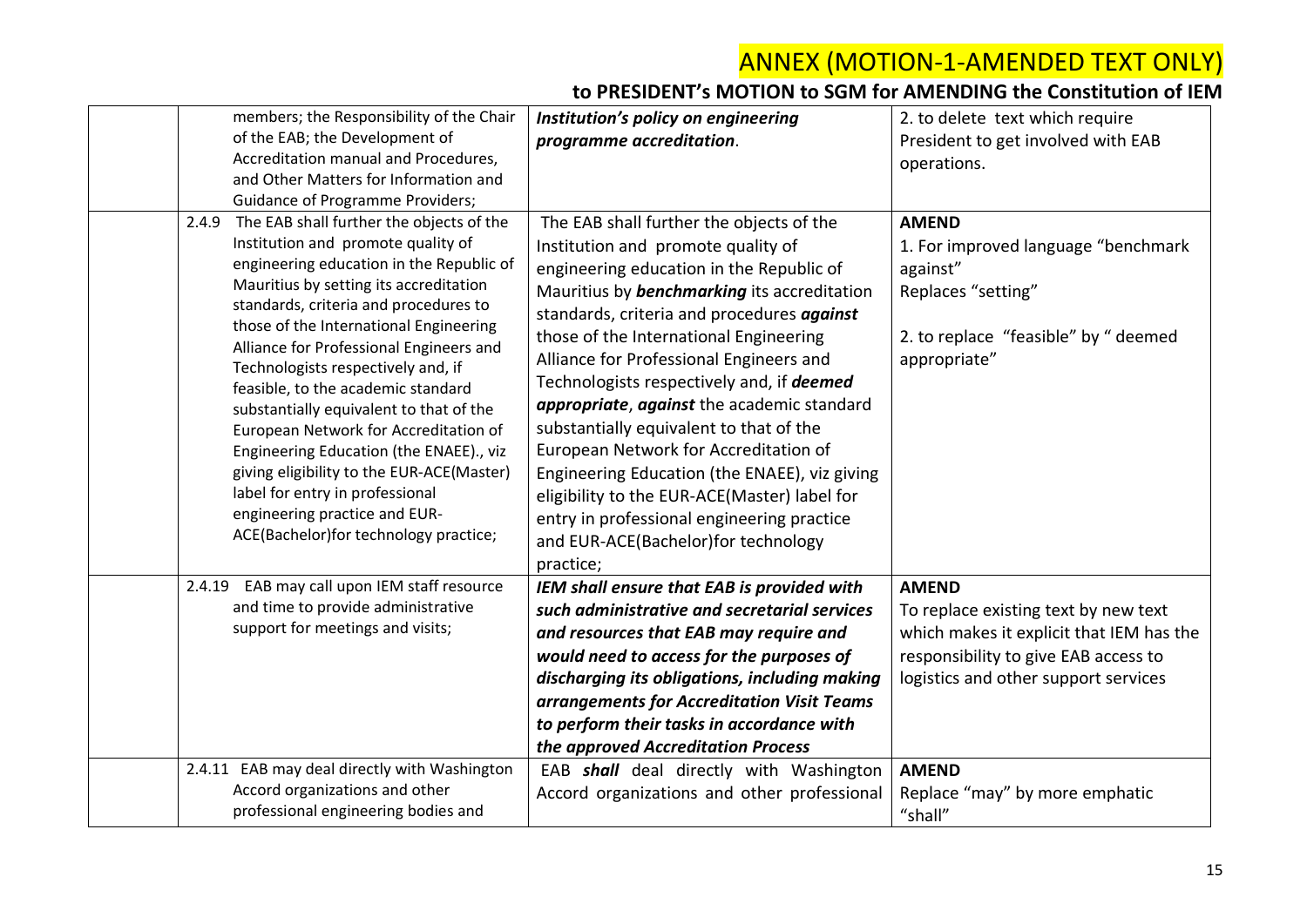|                                                              | individuals on matters of engineering      | engineering bodies and individuals on matters |                                         |
|--------------------------------------------------------------|--------------------------------------------|-----------------------------------------------|-----------------------------------------|
|                                                              | programme accreditation;                   | of engineering programme accreditation;       |                                         |
|                                                              | 2.4.12 The Institution's annual report     | The Institution's annual report submitted to  | <b>AMEND</b>                            |
|                                                              | submitted to the AGM for approval shall    | the AGM for approval shall include details of | To indicate that that the EAB           |
|                                                              | include details of Expenditure and         | the Expenditure and Revenue approved by       | component has received approval of      |
|                                                              | Revenue on the account of the EAB;         | the EAB;                                      | the EAB                                 |
|                                                              | 2.4.13 EAB shall submit an annual budget   | RENUMBER as 2.4.13(a).                        |                                         |
|                                                              | proposal to the Council for approval, in a | Subject to the provisions in (b), EAB shall   | <b>AMEND</b>                            |
|                                                              | timely manner for approval at the AGM.     | submit its annual budget proposal to the      | To indicate the communications          |
|                                                              |                                            | President for Council approval, in a timely   | channel.                                |
|                                                              |                                            | manner for approval at the AGM.               |                                         |
| NEW Sub-SECTION 2.4.13(b)                                    |                                            | (b) Council of IEM shall not amend the        | <b>AMEND</b>                            |
|                                                              |                                            | funding proposal of the EAB, without          | The organisations presently mentoring   |
|                                                              |                                            | reference to an agreement of the Chair        | IEM desire to see a provision whereby   |
|                                                              |                                            | of the EAB.                                   | IEM will ensure EAB's sustaining itself |
|                                                              |                                            |                                               | or IEM guaranteeing funding of EAB      |
|                                                              |                                            |                                               |                                         |
| <b>SECTION III</b>                                           |                                            |                                               |                                         |
| 3.0<br>Classification, definition, admission, and removal of |                                            | <b>NO CHANGE</b>                              |                                         |
| members                                                      |                                            |                                               |                                         |
| <b>Classification</b><br>3.1                                 |                                            |                                               |                                         |
|                                                              | 3.1.1 The Institution shall comprise       | <b>NO CHANGE</b>                              |                                         |
|                                                              |                                            |                                               |                                         |
|                                                              | (a) Fellows and Members, who shall be      | Fellows and Members, and Professional         | <b>AMEND</b>                            |
|                                                              | <b>Corporate Members;</b>                  | Engineers(IEM), who shall be Corporate        | To include members admitted as          |
|                                                              |                                            | Members;                                      | Professional Engineers under Section    |
|                                                              |                                            |                                               | 3.3.0                                   |
| 3.1.4                                                        | Proposals of candidates for admission or   | Proposals of candidates for admission or      | <b>AMEND</b>                            |
| transfers:                                                   | Every<br>application<br>for                | transfers: Every application for admission or | To include the Category of Professional |
|                                                              | admission or transfer shall be proposed,   | transfer shall be proposed, from personal     | Engineers created following previous    |
| from                                                         | knowledge,<br>personal<br>and              | knowledge, and supported as follows:          | amendment to IEM Constitution           |
|                                                              | supported as follows:                      |                                               |                                         |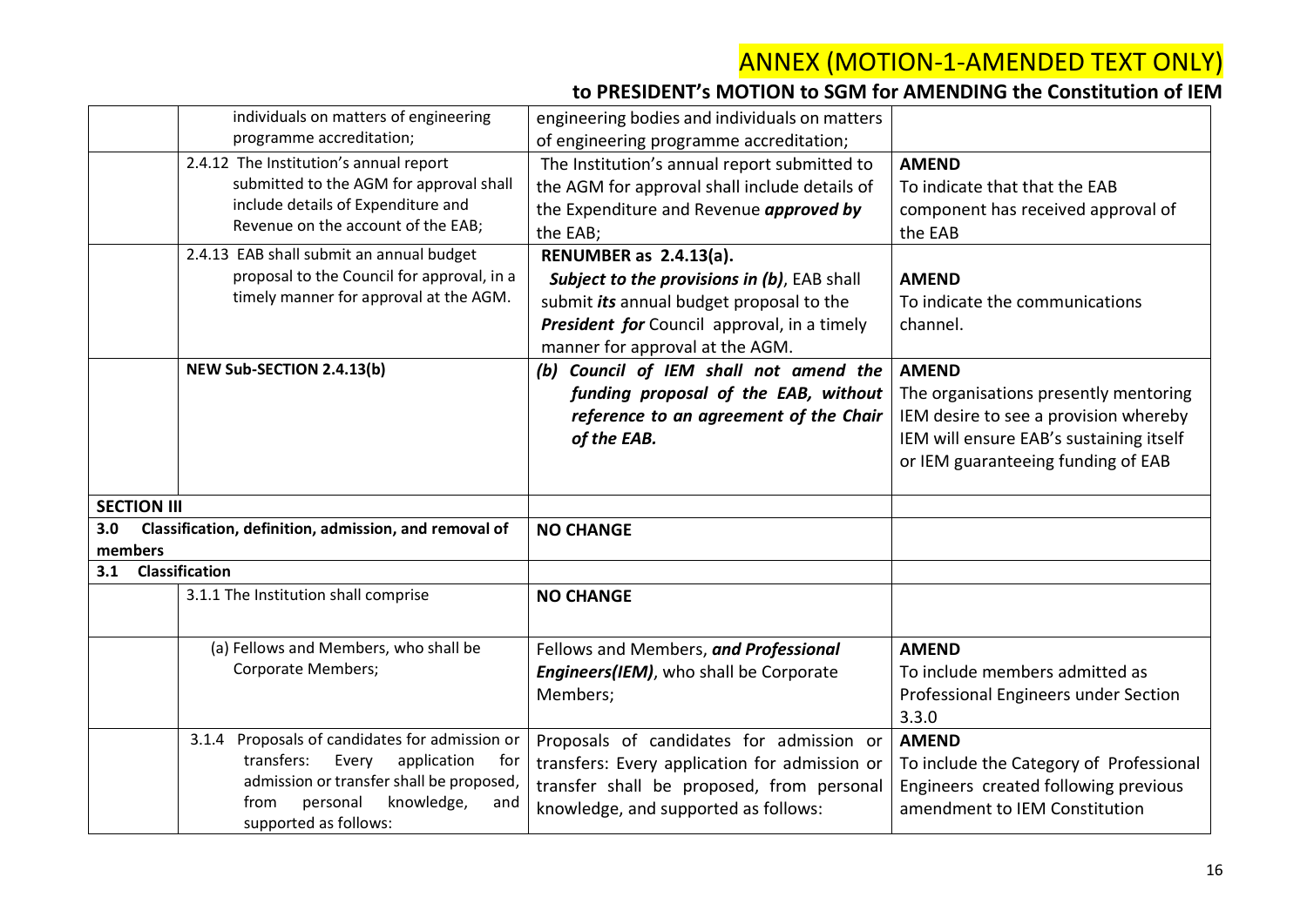|     | FELLOWS: By two Fellows;<br>MEMBERS CLASS: By two Corporate<br>members.<br>NON/CORPORATE<br>Class:<br>By<br>two<br>members, one of whom must be a<br>corporate member.                                                                                                                                                                                                                                                | FELLOWS: By two Fellows;<br>MEMBERS CLASS: By<br>Corporate<br>two<br>members;<br>NON/CORPORATE Class: By two members,<br>one of whom must be a corporate member.<br>PROFESSIONAL ENGINEERS: In accordance<br>with provision of Section 3.3.0. (New Section<br>3.30.1                                                                                                                                                                                          |                                                                          |
|-----|-----------------------------------------------------------------------------------------------------------------------------------------------------------------------------------------------------------------------------------------------------------------------------------------------------------------------------------------------------------------------------------------------------------------------|---------------------------------------------------------------------------------------------------------------------------------------------------------------------------------------------------------------------------------------------------------------------------------------------------------------------------------------------------------------------------------------------------------------------------------------------------------------|--------------------------------------------------------------------------|
| 3.2 | <b>Definitions</b>                                                                                                                                                                                                                                                                                                                                                                                                    |                                                                                                                                                                                                                                                                                                                                                                                                                                                               |                                                                          |
|     | For the purpose of this Rule, the Council may, in<br>any particular case, accept in place of<br>employment in the design of important<br>engineering work: -                                                                                                                                                                                                                                                          | <b>NO CHANGE</b>                                                                                                                                                                                                                                                                                                                                                                                                                                              |                                                                          |
|     | (i) Either employment as Professor of<br>Engineering, or as a Senior Member of<br>the Engineering staff in a University or<br>College which has a regular course of<br>study leading to the Academic<br>qualifications approved by the Council<br>of Registered Professional Engineers of<br>Mauritius, or employment in a<br>responsible position on Engineering<br>Research Professional Engineers of<br>Mauritius; | Either employment as Professor of<br>(i)<br>Engineering, or as a Senior Member of the<br>Engineering staff in a University or College<br>which has a regular course of study leading<br>to the Academic qualifications approved by<br>the Council of Registered Professional<br>Engineers of Mauritius, or employment in a<br>responsible position on Engineering Research<br>acceptable to the Council of Registered<br>Professional Engineers of Mauritius. | <b>AMEND</b><br>To INSERT the text in bold to correct for<br>an omission |
| 3.8 | <b>Technician Class</b>                                                                                                                                                                                                                                                                                                                                                                                               | <b>NO CHANGE</b>                                                                                                                                                                                                                                                                                                                                                                                                                                              |                                                                          |
|     |                                                                                                                                                                                                                                                                                                                                                                                                                       |                                                                                                                                                                                                                                                                                                                                                                                                                                                               |                                                                          |
|     | 3.8.1 Technician member                                                                                                                                                                                                                                                                                                                                                                                               | <b>Technician Member (Capitalise)</b>                                                                                                                                                                                                                                                                                                                                                                                                                         |                                                                          |
|     | 3.8.1.3 Applicants to the grade of technician<br>shall: -                                                                                                                                                                                                                                                                                                                                                             | <b>NO CHANGE</b>                                                                                                                                                                                                                                                                                                                                                                                                                                              |                                                                          |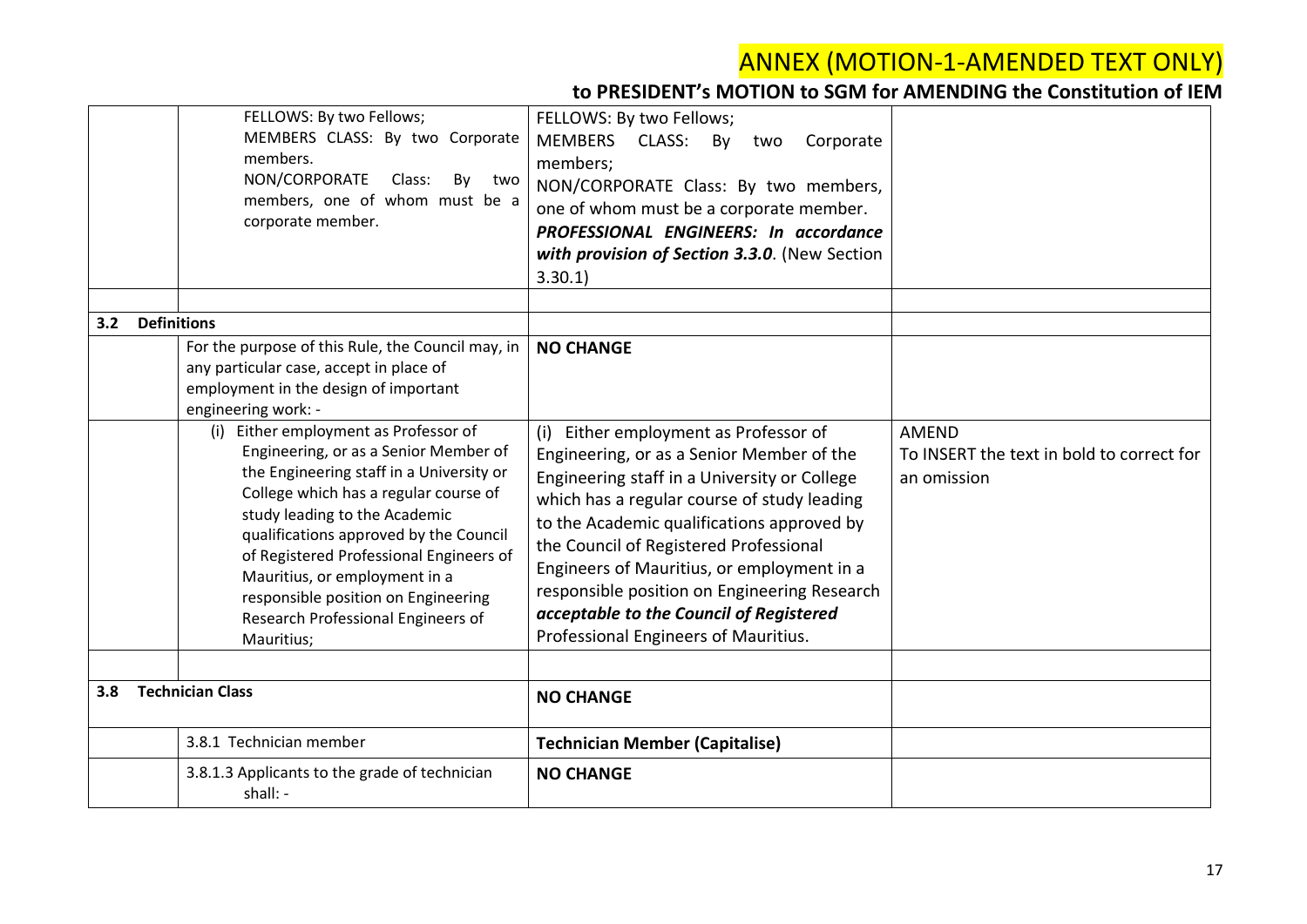|             | (a) Be at least 21 years of age;                                                                                                                                                                                                                                                                                                                                                                                                    |                                                                                                                                                                                                                                                                                                                                                                                                                     |                                                                                                                                                                                                                                                                      |
|-------------|-------------------------------------------------------------------------------------------------------------------------------------------------------------------------------------------------------------------------------------------------------------------------------------------------------------------------------------------------------------------------------------------------------------------------------------|---------------------------------------------------------------------------------------------------------------------------------------------------------------------------------------------------------------------------------------------------------------------------------------------------------------------------------------------------------------------------------------------------------------------|----------------------------------------------------------------------------------------------------------------------------------------------------------------------------------------------------------------------------------------------------------------------|
|             | (b) Have obtained a qualification in<br>Engineering, which the Council<br>recognises as being of a standard not<br>academically lower than that of a full<br>technological certificate (in an<br>engineering discipline) from the city<br>and Guilds of London Institute, or of a<br>two years' diploma in Engineering of<br>the University of Mauritius, or any<br>other technician qualification<br>acceptable to the Council and | Have obtained a qualification in Engineering,<br>which the Council recognises as being of a<br>standard not academically lower than that of<br>a full technological certificate (in an<br>engineering discipline) from the city and<br>Guilds of London Institute, or of an academic<br>standard substantially equivalent to either<br>the Dublin Accord or Sydney Accord<br>standard as Council may prescribe, and | <b>AMEND</b><br>1. To accept the internationally<br>recognised Dublin Accord and<br>Sydney Accord qualification for<br><b>Technicians and Technologists</b><br>respectively<br>2. Remove reference to the 2<br><b>Years Diploma from University</b><br>of Mauritius. |
|             | 3.8.2.2 For admission to this grade a candidate<br>shall:                                                                                                                                                                                                                                                                                                                                                                           | <b>NO CHANGE</b>                                                                                                                                                                                                                                                                                                                                                                                                    |                                                                                                                                                                                                                                                                      |
|             |                                                                                                                                                                                                                                                                                                                                                                                                                                     |                                                                                                                                                                                                                                                                                                                                                                                                                     |                                                                                                                                                                                                                                                                      |
|             | (b) have been admitted to or elected as<br>Incorporated Engineer or Technician<br>Engineer, or equivalent grade of a<br>Professional Engineering of Technician<br>Institution acceptable to the Council.                                                                                                                                                                                                                            | have been admitted to or elected as<br>Incorporated Engineer or Technician<br>Engineer or registered as an Engineering<br>Technologist or equivalent grade of a<br>Professional Engineering of Technician<br>Institution acceptable to the Council.                                                                                                                                                                 | <b>AMEND</b><br>To recognise registration of Engineering<br>Technologist with a Sydney Accord<br>institution as a substantially equivalent<br>status for Fellow Technician.                                                                                          |
| 3.22        | To provide for creation of a designation of an<br>International Style to enhance the Status of the<br>Profession                                                                                                                                                                                                                                                                                                                    | <b>DELETE</b><br>This was an explanatory note and not part<br>of the Rules.                                                                                                                                                                                                                                                                                                                                         | <b>DELETE</b><br>This was part of an explanation $-$ NOT<br><b>RULE</b>                                                                                                                                                                                              |
| <b>NOTE</b> | SECTIONS 3.3.0 to 3.3.9 and New Sections 3.30.10, 3.30.11 and 3.30.12 which concerns<br>Professional Engineer (IEM) have been removed from this table and separately set in ANNEX<br>(MOTION-2)                                                                                                                                                                                                                                     |                                                                                                                                                                                                                                                                                                                                                                                                                     |                                                                                                                                                                                                                                                                      |
|             |                                                                                                                                                                                                                                                                                                                                                                                                                                     |                                                                                                                                                                                                                                                                                                                                                                                                                     |                                                                                                                                                                                                                                                                      |
|             | <b>Alteration to the Rules</b>                                                                                                                                                                                                                                                                                                                                                                                                      | <b>NO CHANGE</b>                                                                                                                                                                                                                                                                                                                                                                                                    |                                                                                                                                                                                                                                                                      |